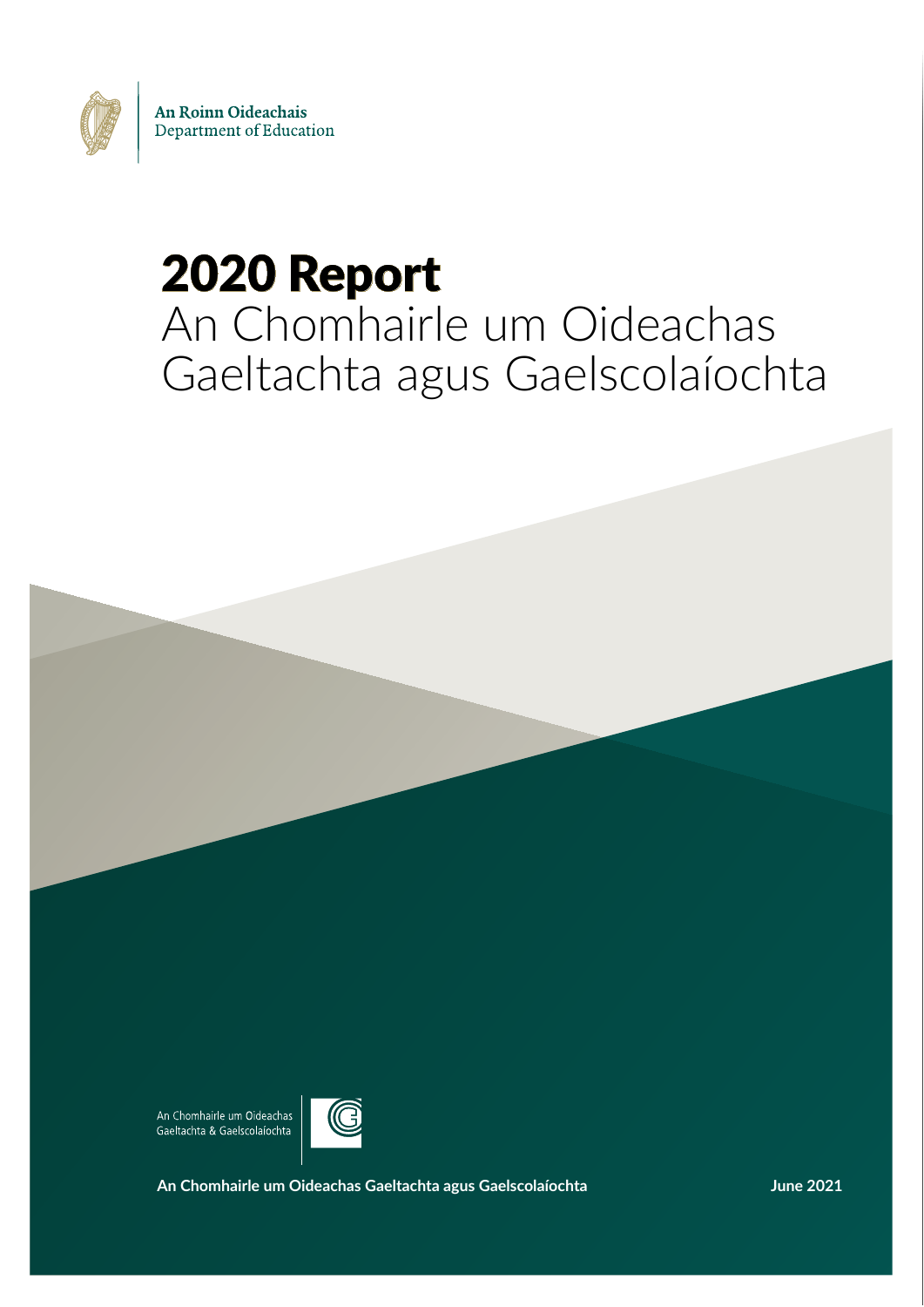COGG: 2020 Report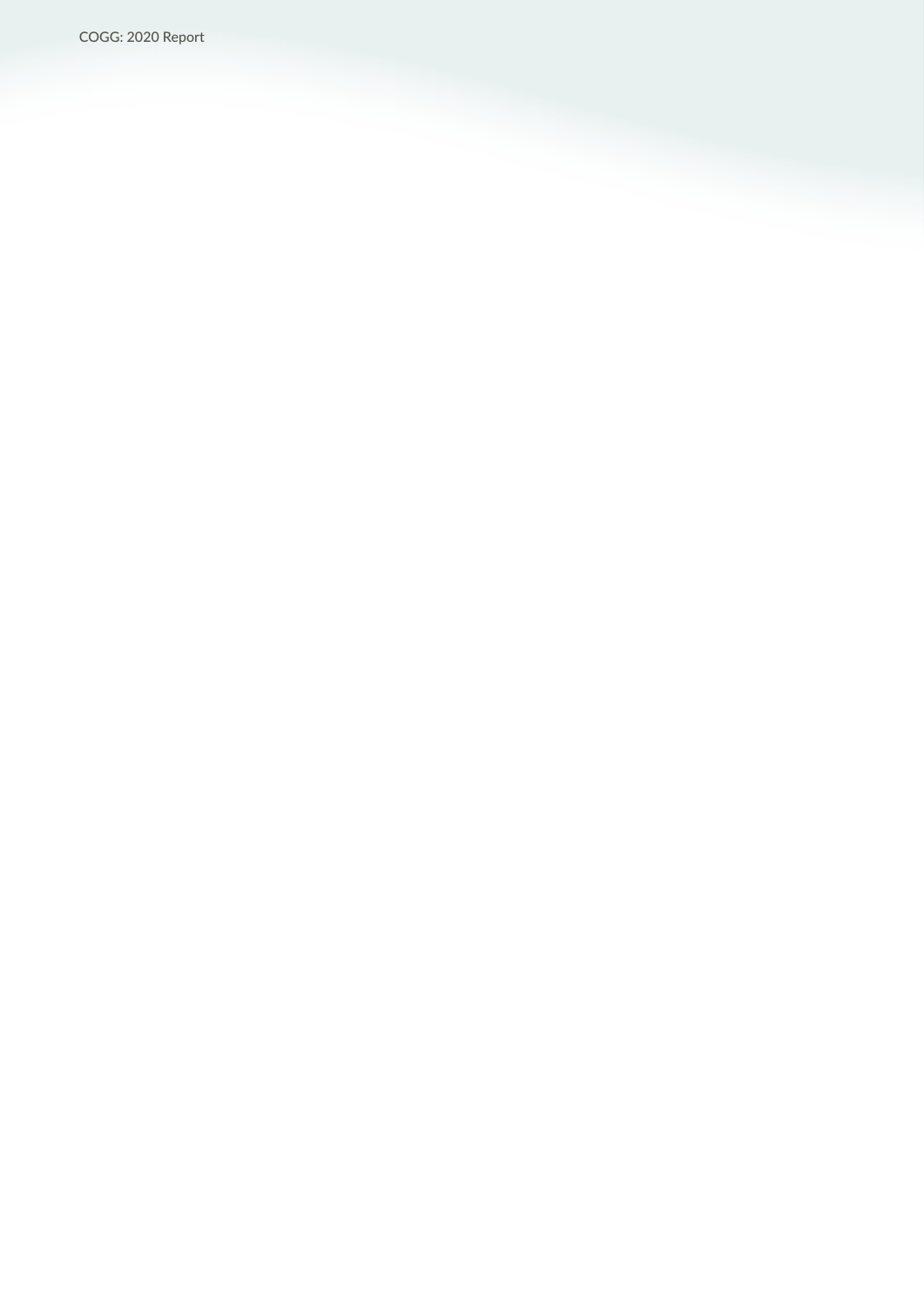## **Contents**

| <b>Our Mission</b>                          | $\overline{2}$ |
|---------------------------------------------|----------------|
| Background                                  | $\mathfrak{S}$ |
| Chairperson's Statement on Internal Control | 5              |
| Annual Review of Governance                 | $\overline{7}$ |
| Modus Operandi                              | 10             |
| Dates of meetings                           | 11             |
| <b>COGG Committees</b>                      | 14             |
| Statutory function 1                        | 15             |
| Statutory function 2                        | 17             |
| Statutory function 3                        | 18             |
| Statutory function 4                        | 20             |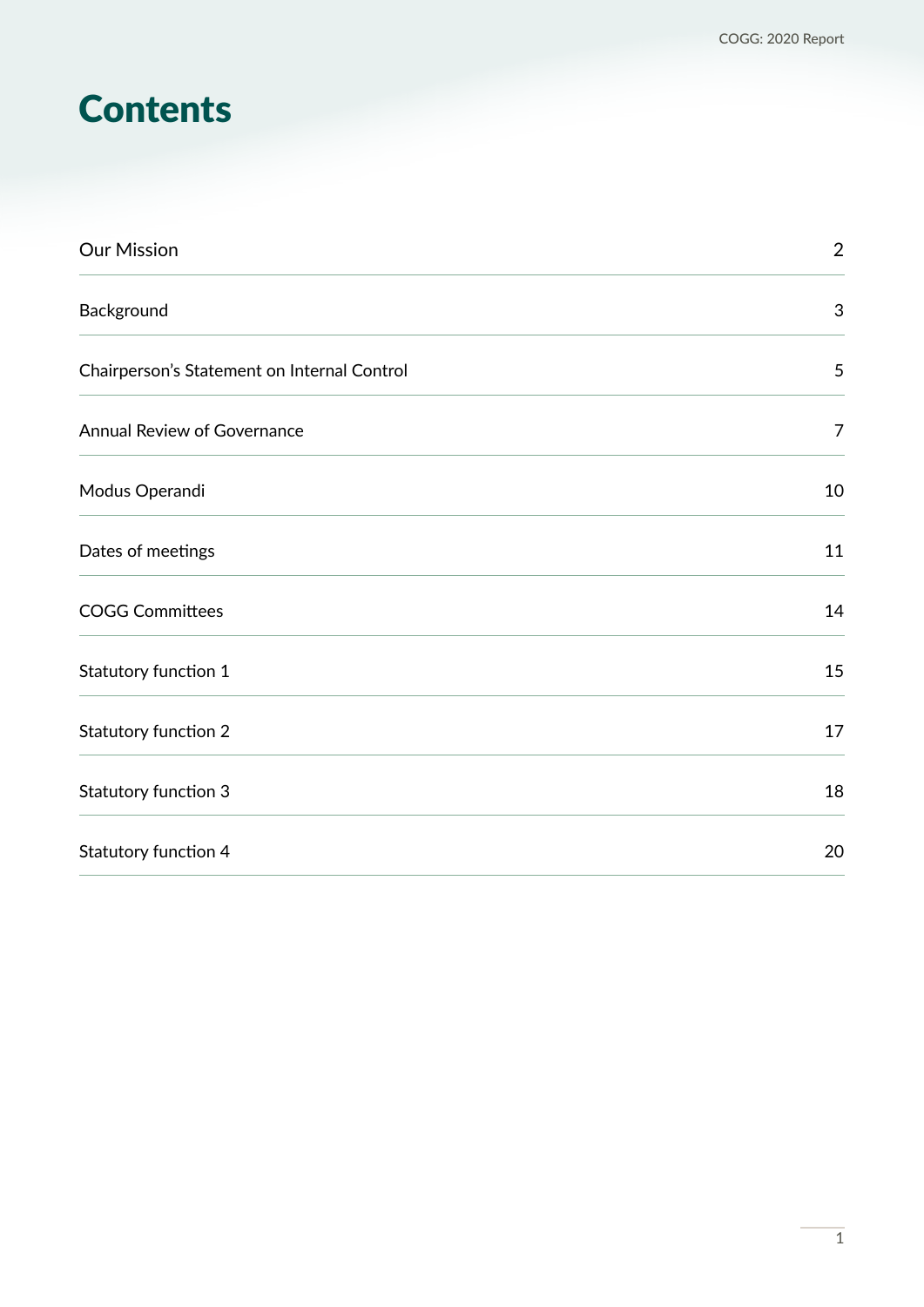## **Our Mission**

To fulfil the duties of An Chomhairle um Oideachais Gaeltachta agus Gaelscolaíochta effectively, professionally and to a high standard in order to promote the development of the Gaeltacht and all-Irish sector and for the benefit of the teaching of Irish in all the country's schools.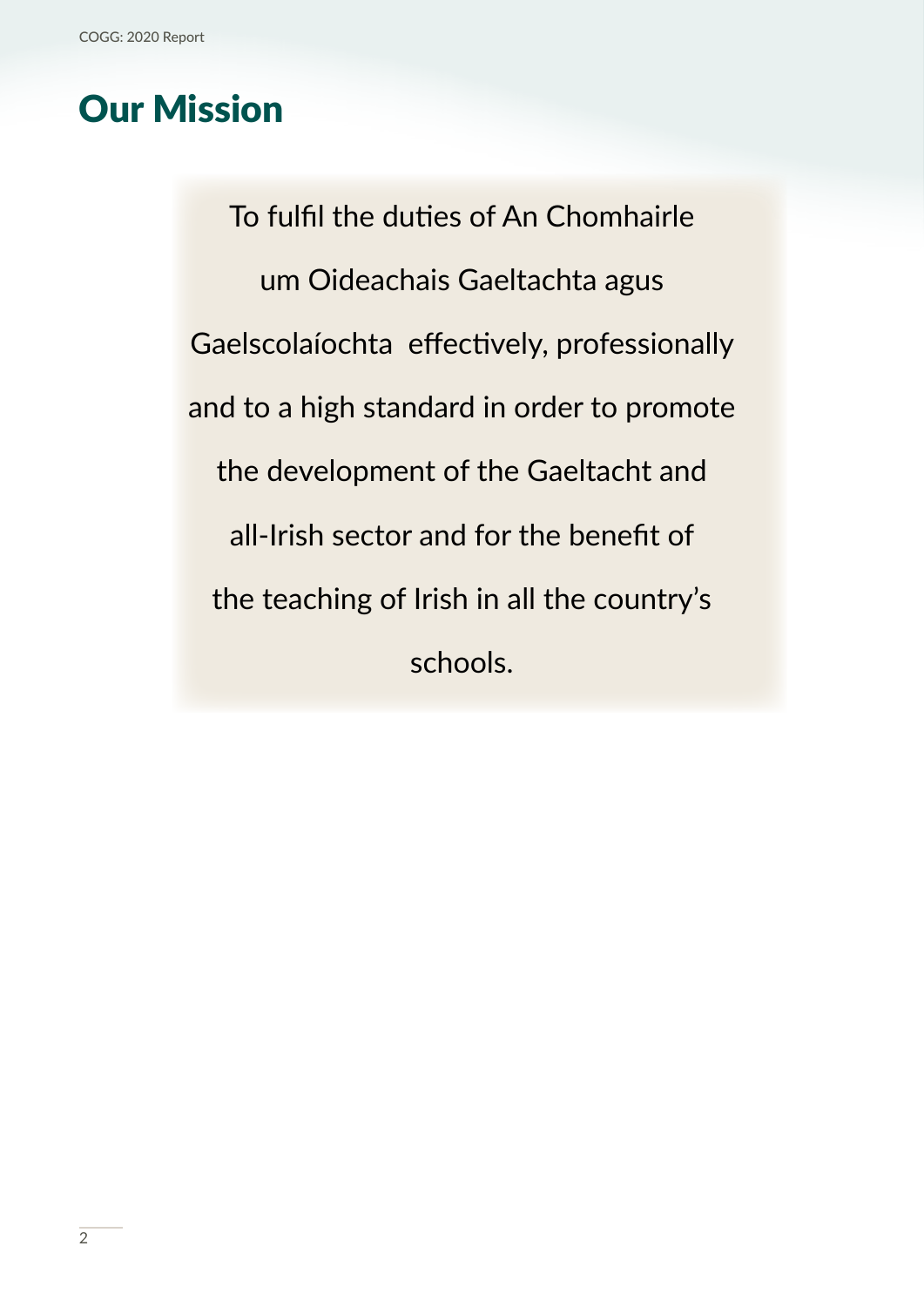### **Background**

An Chomhairle um Oideachas Gaeltachta agus Gaelscolaíochta (COGG) was established in 2002 under Section 31 of the Education Act (1998) to provide a specific structure to serve the educational needs of Gaeltacht and all-Irish schools.

### Statutory functions:

- To plan and co-ordinate the provision of textbooks and resources for learning and teaching through Irish
- • To advise the Minister on measures relating to the provision and promotion of education through the medium of Irish in recognised schools in general and in schools located in a Gaeltacht area
- To provide support services for those schools through the medium of Irish
- • To initiate research on any or all relevant matters dealing with those responsibilities
- To plan and co-ordinate the provision of textbooks and resources for the teaching of Irish and to initiate research, and to advise the Minister on strategies which aim to enhance the effectiveness of the teaching of Irish in recognised schools and centres of education.

To advise the National Council for Curriculum and Assessment on matters regarding

- the teaching of Irish,
- the provision of education through the medium of Irish, including issues relating to the curriculum for primary and post-primary schools providing education through the medium of Irish and to assessment procedures used in those schools,
- the educational needs of those who live in Gaeltacht areas

#### The Policy on Gaeltacht Education

When the Policy for Gaeltacht Education was launched in 2016, COGG was given a key role in its implementation in conjunction with the Gaeltacht Education Unit and various support services. Additional resources have been allocated to COGG to coordinate certain actions related to the Policy to support schools that choose to participate in the Scheme. Measures to be implemented by COGG in 2020 include

- coordination of awareness-raising seminars for parents and board of management representatives and representatives of language planning lead organisations regarding the Scheme and the advantages of education through Irish
- coordination of CPD provision for principals and teachers in schools participating in the Scheme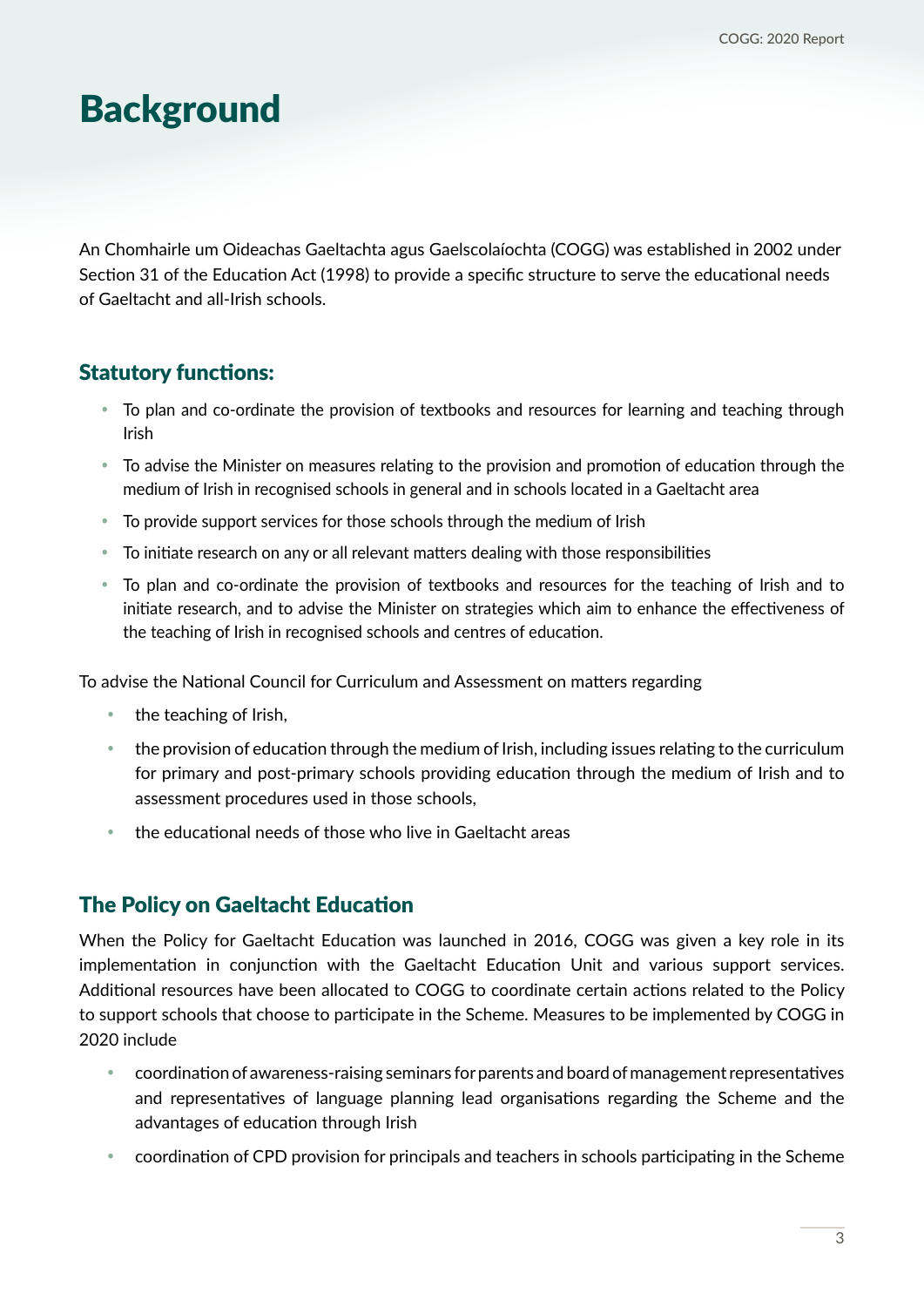- coordination of the development of networks for schools participating in the Scheme
- provision of additional research bursaries for principals and/or teachers participating in the Scheme to undertake research on education through Irish and Gaeltacht education
- further development and enhancement of the COGG website as a Irish language resources portal for schools in Gaeltacht language planning areas, where Irish language resources of a high standard will be available.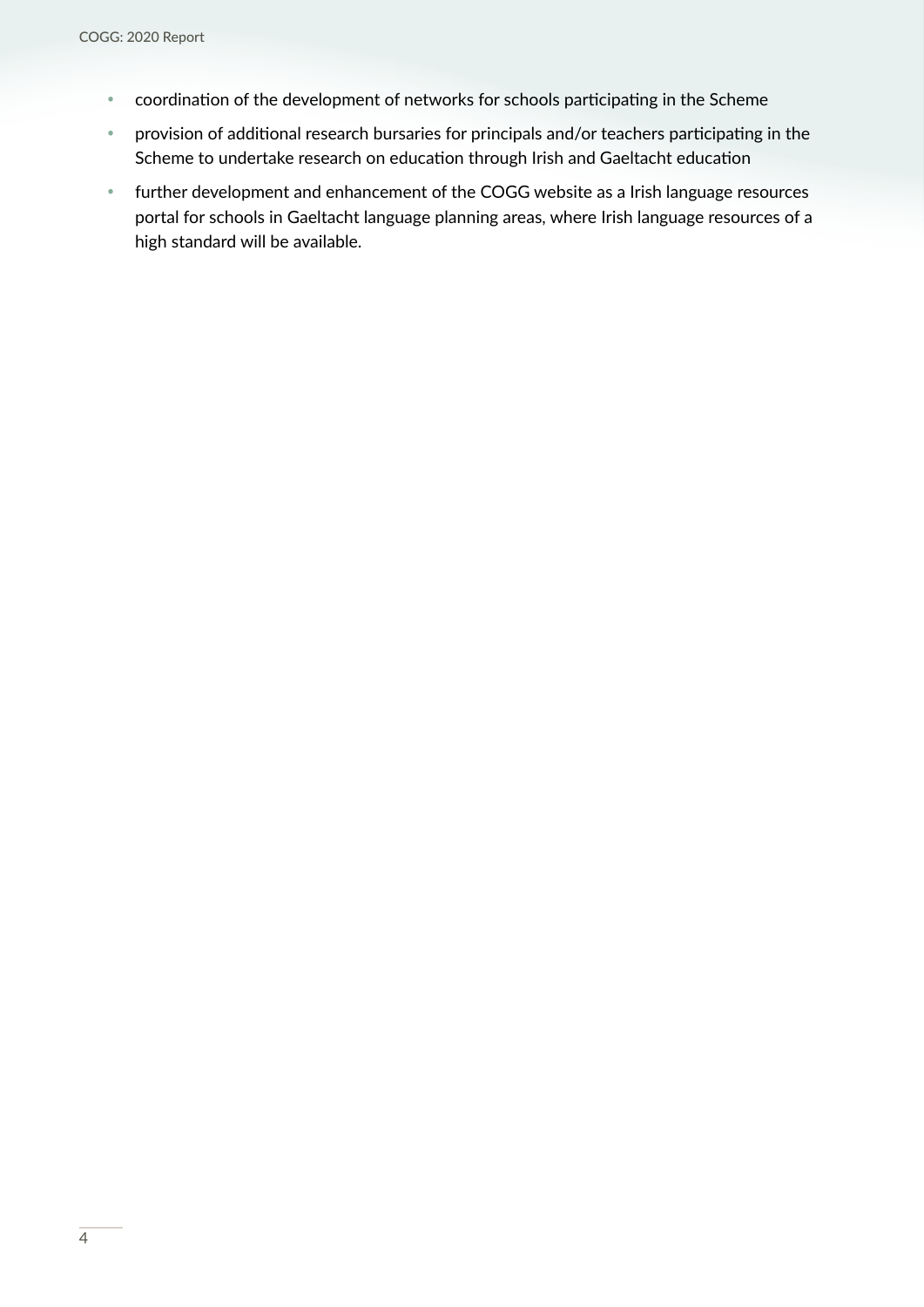## Chairperson's Statement on Internal Control

On behalf of the Board of COGG I certify that COGG has effective internal financial control systems in place and that the Board is responsible for those systems. It is certified that the effectiveness of this control system is reviewed annually*.* It is acknowledged, however, that such a system can only provide a reasonable, and not absolute, assurance against material error.

It is declared that the Financial Statements 2020 were submitted to the Board on 22 June 2021 and that they were accepted as an accurate and truthful account of the income and expenditure of COGG.

I declare that COGG has no significant post balance sheet events.

### Principal Control Procedures

The Board has taken measures to ensure an appropriate control environment by:

- clearly defining management responsibilities;
- establishing formal procedures to report significant control failures and to ensure that appropriate corrective action is taken;
- establishing an Audit & Risk Committee to advise the Board on complying with its responsibilities regarding the internal financial control system.

The Board continues to develop and enhance management processes to identify and evaluate business risks by:

- identifying the nature, amount and possible effect of risks facing the Board, including the size and categories deemed acceptable;
- assessment of the probability of recognised risks occurring;
- assessment of the ability of the Board to manage and minimise risks which occur;
- assessment of the costs associated with operating certain controls versus the benefit received.

The system of internal financial control is based on a framework of regular management information, administrative procedures including segregation of duties, and a system of delegation and accountability. In particular it includes:

- the need for a comprehensive budgeting system with an annual budget which is reviewed and agreed by the Board with the Executive
- cash flow statements at each Board meeting with an analysis of income categories and major expenditures
- implementation of a financial accounting system the Executive is using an accounting package (SAGE) to facilitate internal financial controls.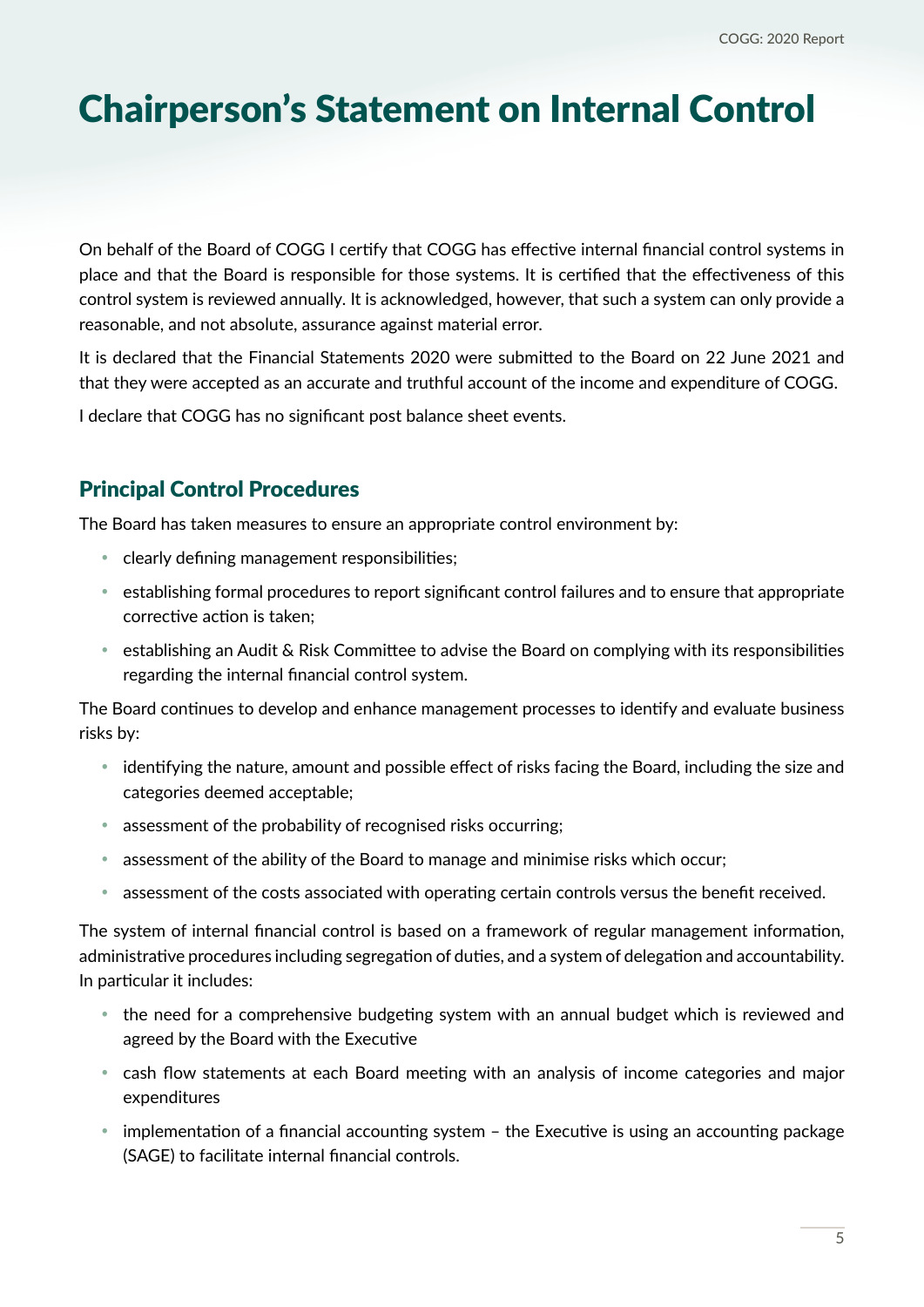The Board has established an Audit & Risk Committee and appointed a company of independent professional auditors to undertake the internal and external audit function. The internal and external audit function operates under the Code of Practice for the Governance of State Bodies and every effort is made to adhere to the Code of Practice on Compliance and Derogations. The internal audit work is enhanced by analysis of the risk associated with the Board. The Audit and Risk Committee performs an annual review of the annual financial statements.

The Chief Executive Officer approves the risk analysis and the internal audit plans and they are subject to the endorsement of the Audit and Risk Committee and the approval of the Board.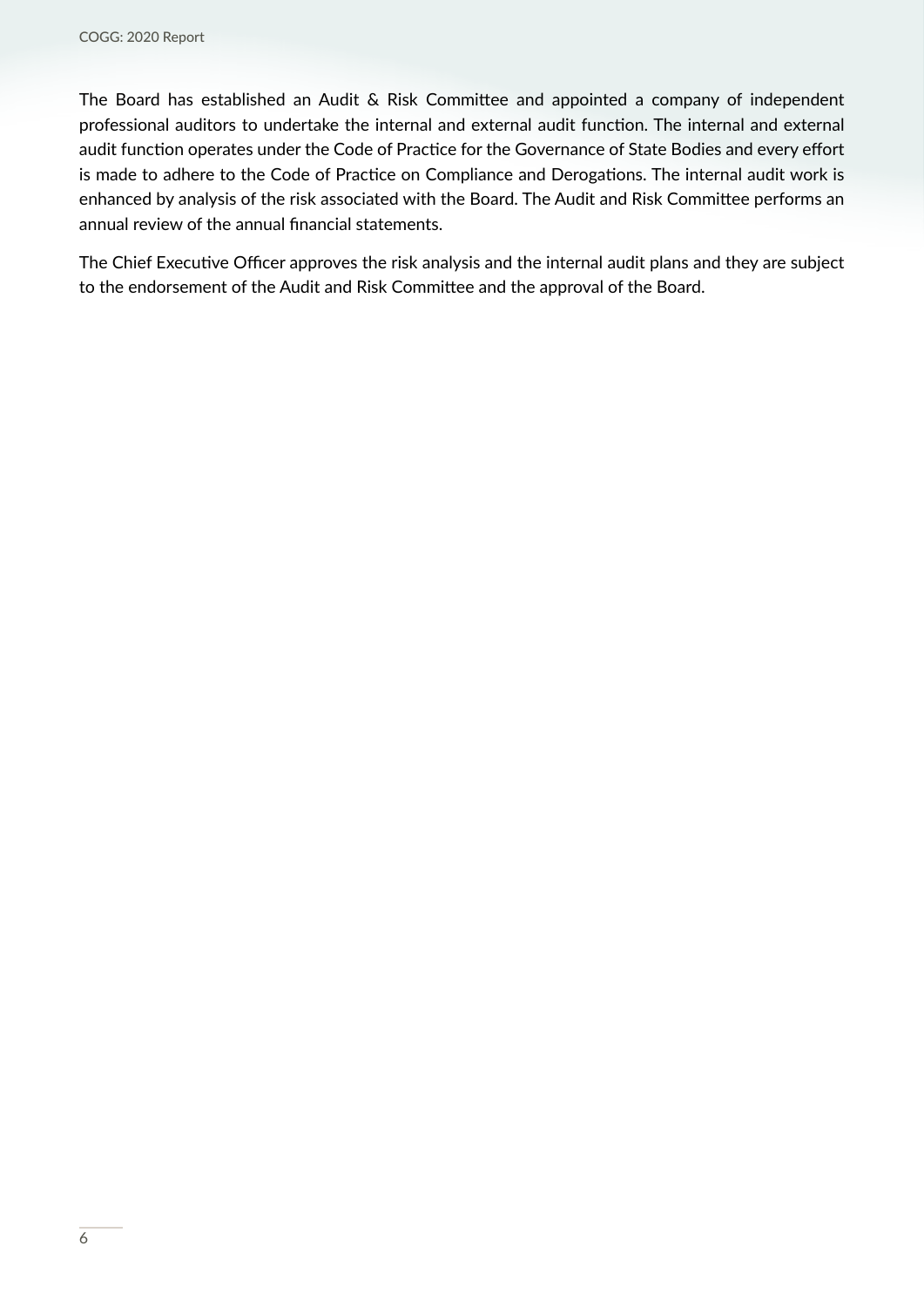## Annual Review of Governance

I confirm that the system of internal financial control was reviewed in the year ending 31 December 2020

- COGG has a written supervisory agreement with the Department of Education. COGG had two regulatory meetings with the Department of Education in 2020.
- I confirm that the annual report required under  $S/22(1)$  of the Protected Disclosures Act 2014 has been published on COGG website.
- • I confirm that COGG has no ongoing legal disputes involving other State bodies in line with the obligations arising under Department of Public Expenditure and Reform (D/PER) Code of Practice.
- $\bullet$  I confirm that COGG has no legal disputes involving expenditure of €25,000 or higher to the DOE and the relevant D/PER Vote Section in line with the June 30th annual deadline for previous year.
- I confirm that the state system's rules regarding travel costs are adhered to.
- I confirm that COGG adhered to requirements regarding public procurement and with the current value thresholds for implementation of national and EU procurement rules.
- I confirm that procurement policies and procedures were developed and published for all staff.
- I confirm that COGG has an Information Technology Policy in place which is continually updated.
- It is acknowledged that, in accordance with the Office of Government Procurement Policy Framework, COGG needs to compile a Corporate Procurement Plan and this is being undertaken.
- With reference to weaknesses in the system, it is acknowledged that there are certain risks associated with such a small staff dealing with COGG's finances. The internal systems of financial control have improved as two executives are now dealing with them.

#### Risk and Control Framework

Internal audit is an independent, objective assurance and consulting activity designed to add value and improve the organisation's operations. It helps COGG accomplish its objectives by creating a systematic, disciplined approach to evaluate and improve the effectiveness of risk management, control and governance processes.

A further request for tender was issued for the appointment of an internal auditor and DHKN was appointed on a 3 year contract with the possibility of a one year extension. An Audit Plan for 2020-2024 was presented to the Audit and Risk Committee.

The first part of the audit plan was implemented and DHKN submitted a report on the System of Internal Financial Control and a report on compliance with the Code of Practice for the Governance of State Bodies to the Audit and Risk Committee in December 2020.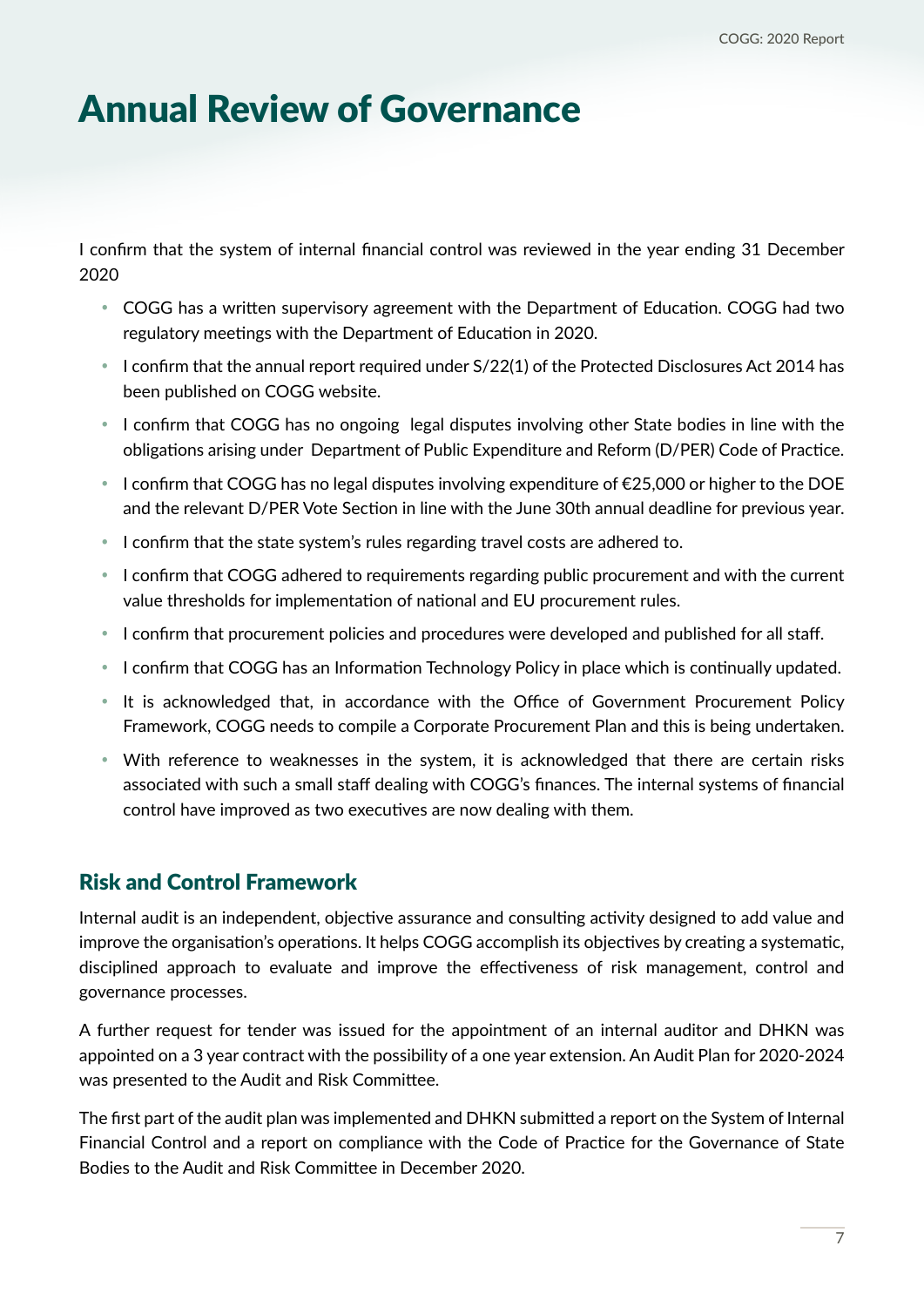COGG adheres to the recommendations arising from the thematic audit of the Review of the Internal Audit Function Effectiveness of COGG commissioned by the Department of Education in Autumn 2018.

An External Auditor was appointed in 2020 to audit the financial statements and they were submitted to the Department of Education in June 2020.

Members of the Board - March 2019 - February 2022

| Donal Ó hAiniféin        | Chairperson<br>Nominee of the Minister for Education                                             |
|--------------------------|--------------------------------------------------------------------------------------------------|
| Cathnia Ó Muircheartaigh | <b>Deputy Chairperson</b><br><b>GAELOIDEACHAS Nominee</b><br>Representative of All-Irish schools |
| Bláthnaid Ní Ghréacháin  | <b>GAELOIDEACHAS Nominee</b><br>Representative of All-Irish school parents                       |
| Deirbhile Nic Craith     | Representative of INTO                                                                           |
| Lorraine Finn (May 2019) | <b>Representative of ASTI</b>                                                                    |
| Séamus Ó Fearraigh       | Representative of TUI                                                                            |
| Dairíona Nic Con Iomaire | Nominee of Údarás na Gaeltachta<br>Representative of Gaeltacht schools                           |
| Pádraig Mac Grianna      | Nominee of Údarás na Gaeltachta<br>Representative of Gaeltacht School parents                    |
| Edel Ní Chorráin         | Representative of Foras na Gaeilge                                                               |
| Elaine Ní Neachtain      | Representative of the National Council for Curriculum and<br>Assessment                          |
| Rita Nic Amhlaoibh       | Representative of the Department of Education - retired<br>September 2020                        |
| Peadar Ó Muirí           | Representative of the Department of Education -<br>appointed November 2020                       |
| Liam Ó Diomsaigh         | Representative of Northern Ireland Council for Curriculum,<br>Examinations and Assessment (CCEA) |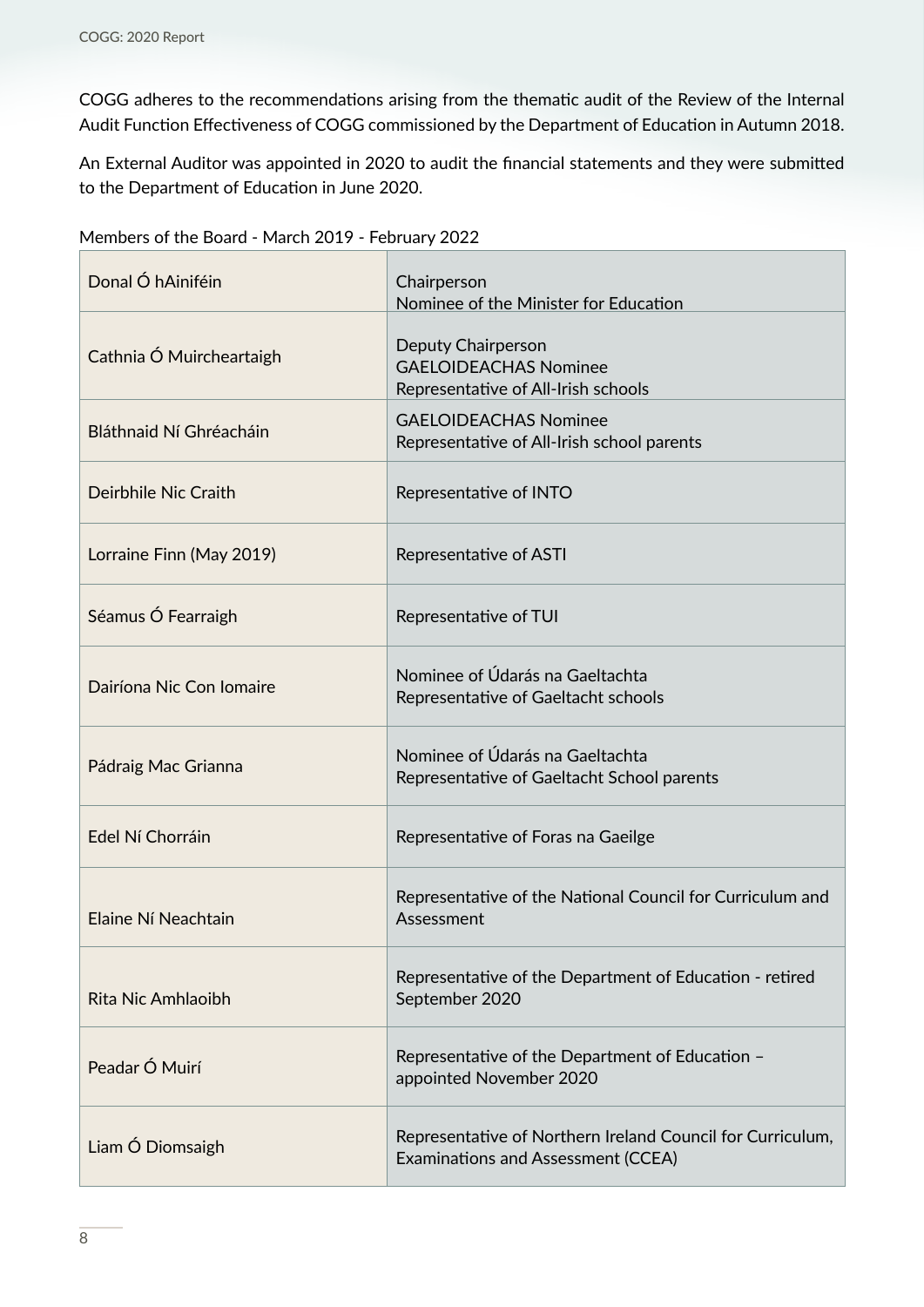### **Staff**

#### **Executive**

Muireann Ní Mhóráin **CEO** Steph Uí Choinne **Executive Officer** 

#### Education Officers

Máire Nic an Rí Pádraig Ó Beaglaoich Frank Ó Tormaigh **Frank Ó Tormaigh** From March 2020

Aisling Nic Craith **Higher Executive Officer** Pól Ó Cainín **Editor/Research Assistant** 

#### Gaeltacht Education Policy Officers

| Mícheál S. Mac Donnacha | <b>Education Officer</b> |
|-------------------------|--------------------------|
| Peadar Ó Loideáin       | <b>Education Officer</b> |

### Budget from Department of Education and Skills

| 2002 | €253,396 |
|------|----------|
| 2003 | €291,501 |
| 2004 | €417,463 |
| 2005 | €721,704 |
| 2006 | €983,560 |
| 2007 | €1.245m  |
| 2008 | €1.245m  |
| 2009 | €1.238m  |
| 2010 | €1.234m  |
| 2011 | €1.386m  |
| 2012 | €1.3m    |
| 2013 | €1.3m    |
| 2014 | €1.35m   |
| 2015 | €1.35m   |
| 2016 | €1.46m   |
| 2017 | €1.747m  |
| 2018 | €1.313m  |
| 2019 | €1.818m  |
| 2020 | €1.949m  |

COGG's total income from the Exchequer in the year 2020 through the Department of Education was €1.837m, €112,500 as funding for the Gaeltacht Education Policy and €92,765 from sale of publications.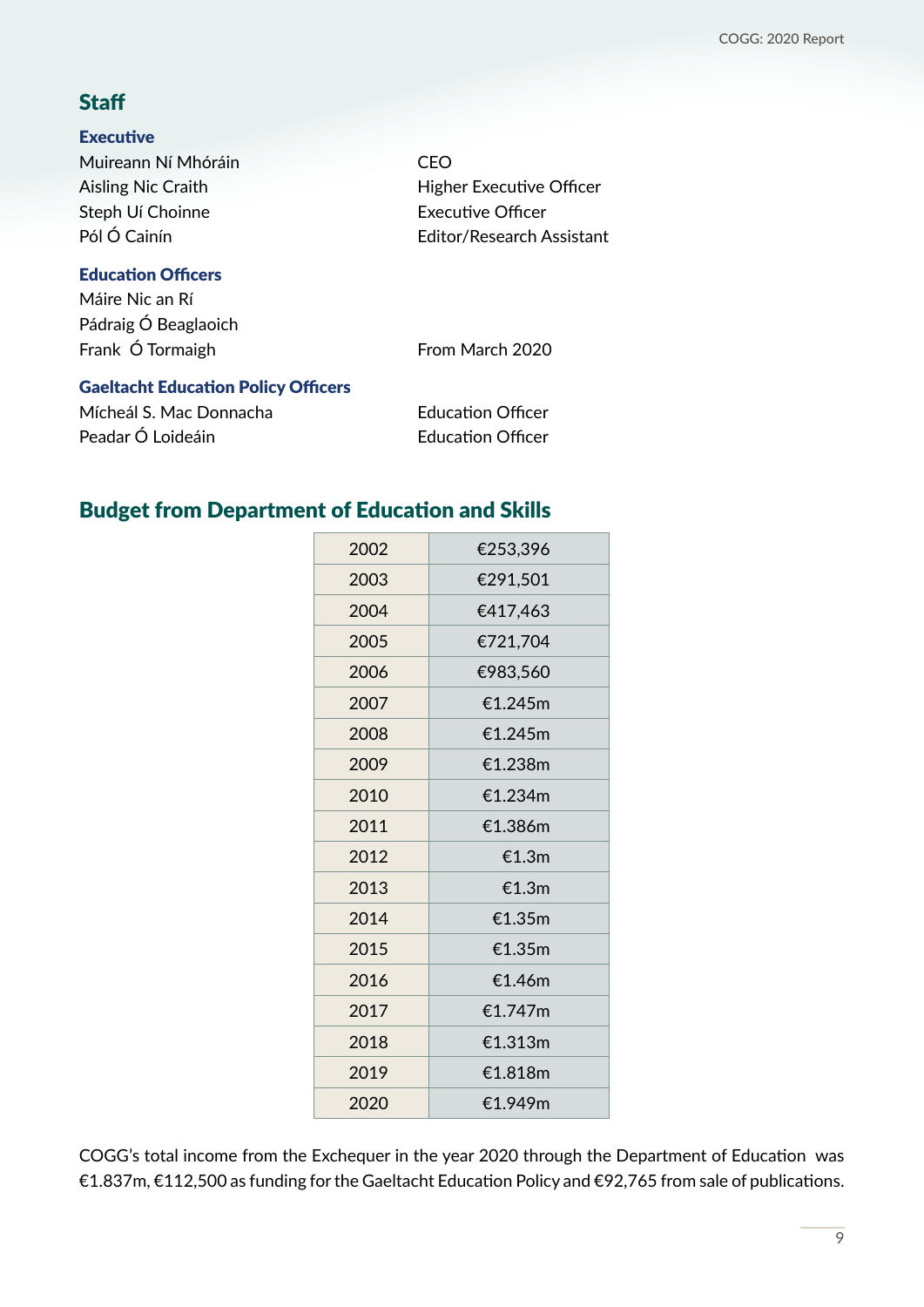## Modus Operandi

Due to the small number of staff, a substantial amount of COGG's work is done on a contractual basis, including:

- Translation and editing of a wide range of learning and teaching resources
- Development of new learning and teaching resources
- • Research projects
- Management of the travelling exhibition of learning and teaching resources

### North South Cooperation

In recent years cooperation activities have been developed with the Council for Curriculum, Examinations and Assessment (CCEA), An tÁisaonad and Comhairle na Gaelscolaíochta in Northern Ireland. There is a CCEA representative on the board of COGG and there is a COGG representative on the board of Comhairle na Gaelscolaíochta.

COGG is working in collaboration with An tÁisaonad on the development of CLEITE, the Early Reading Programme. COGG is developing an interactive resource for mathematics in collaboration with CCEA. Every effort is made to ensure value for money by cutting down on any duplication which might occur regarding developments in the North and South of Ireland.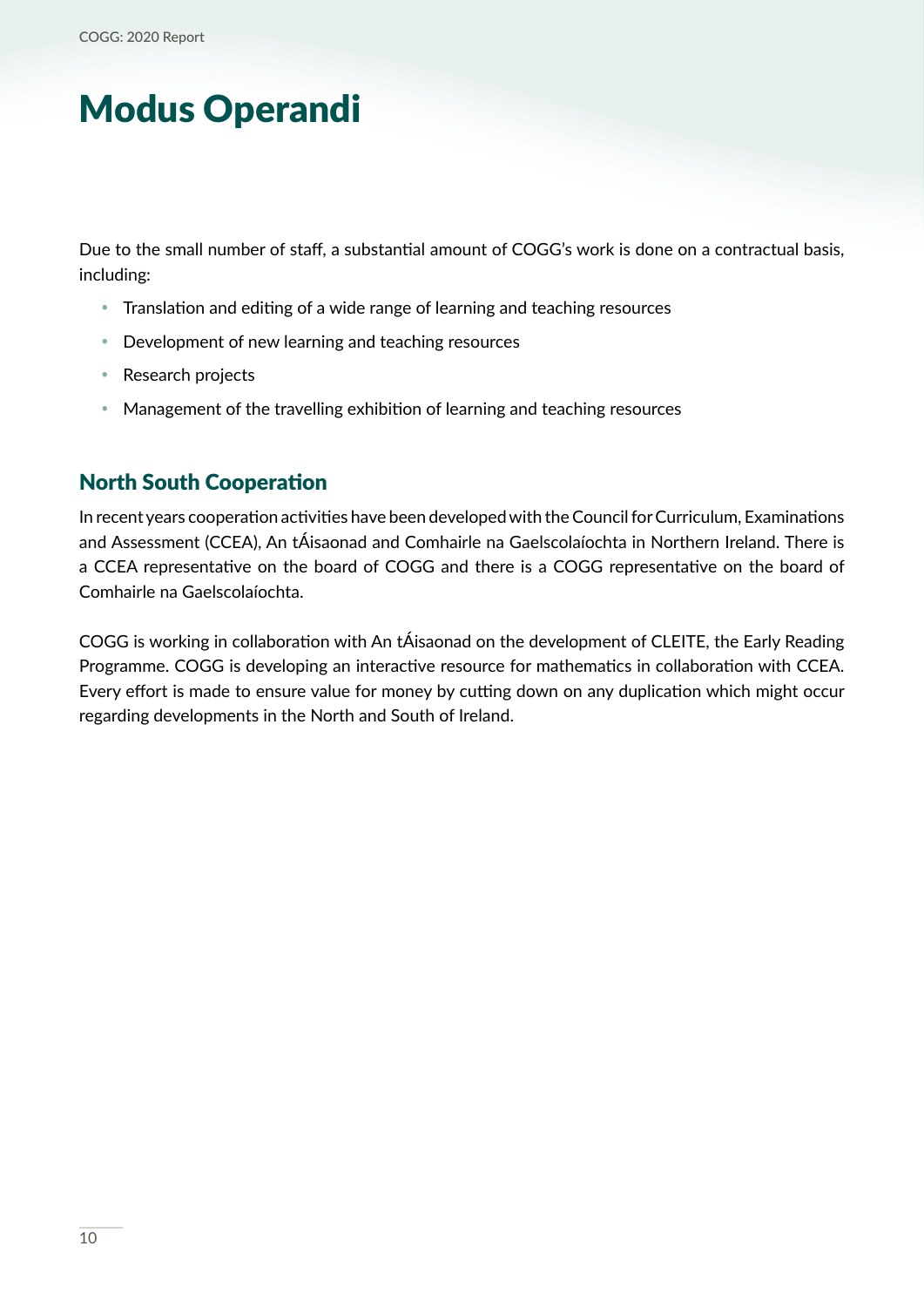## Dates of meetings

22 January 2020 28 April 2020 26 May 2020 16 June 2020 15 September 2020 24 November 2020

### Attendance at meetings

#### 2020 Meetings

| <b>Board Members</b>                          | <b>Number of meetings</b> |
|-----------------------------------------------|---------------------------|
| Dónal Ó hAiniféin - Chairperson               | 6/6                       |
| Rita Nic Amhlaoibh (retired September)        | 5/6                       |
| Cathnia Ó Muircheartaigh - Deputy Chairperson | 4/6                       |
| Bláthnaid Ní Ghréacháin                       | 5/6                       |
| Dairíona Nic Con Iomaire                      | 5/6                       |
| Elaine Ní Neachtain (maternity leave)         | 2/6                       |
| Deirbhile Nic Craith                          | 6/6                       |
| Séamus Ó Fearraigh                            | 3/6                       |
| Edel Ní Chorráin                              | 6/6                       |
| Liam Ó Diomsaigh                              | 4/6                       |
| Pádraig Mac Grianna                           | 6/6                       |
| <b>Lorraine Finn</b>                          | 3/6                       |
| Peadar Ó Muir (nominated November)            | 0/0                       |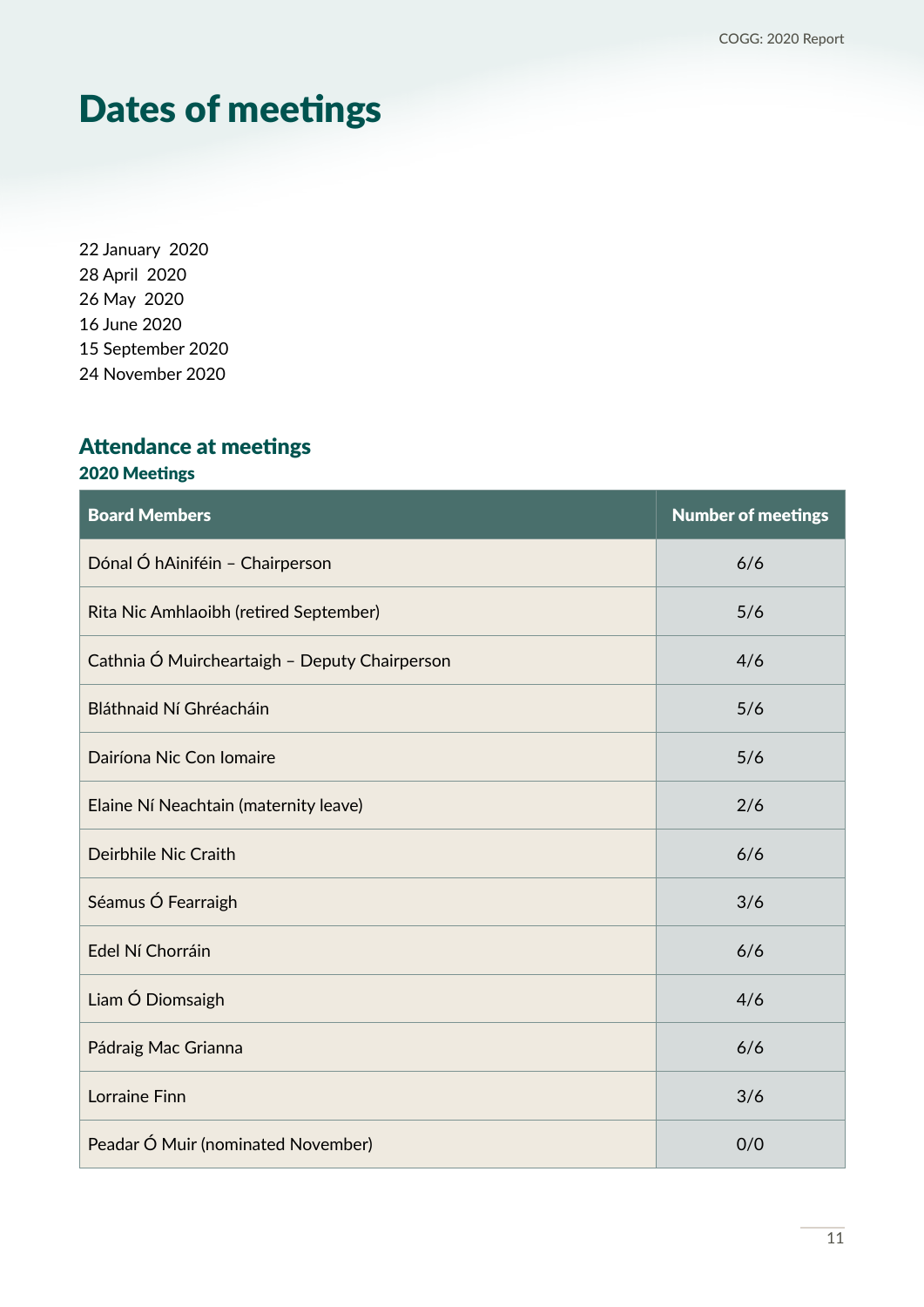### Costs paid to Board members

| <b>Name</b>                                   | Travel and Subsistence Costs recompensed to<br>members in 2020 for attendance at meetings or<br>other COGG related events. |
|-----------------------------------------------|----------------------------------------------------------------------------------------------------------------------------|
| Dónal Ó hAiniféin - Chairperson               | €239.24                                                                                                                    |
| Cathnia Ó Muircheartaigh - Deputy Chairperson |                                                                                                                            |
| Rita Nic Amhlaoibh                            |                                                                                                                            |
| Bláthnaid Ní Ghréacháin                       |                                                                                                                            |
| Dairíona Nic Con Iomaire                      |                                                                                                                            |
| Elaine Ní Neachtain                           |                                                                                                                            |
| Deirbhile Nic Craith                          |                                                                                                                            |
| Séamus Ó Fearraigh                            |                                                                                                                            |
| Edel Ní Chorráin                              |                                                                                                                            |
| Liam Ó Diomsaigh                              | €142.96                                                                                                                    |
| Pádraig Mac Grianna                           |                                                                                                                            |
| <b>Lorraine Finn</b>                          | €311.75                                                                                                                    |
| Peadar Ó Muirí                                |                                                                                                                            |

### Remuneration

No remuneration is paid nor has ever been paid to the Chairperson, Deputy Chairperson or any member of the board of COGG

Travel Costs of €10,850.25 were paid to the staff during 2020.

Of this, €7,480.94 related to the Gaeltacht Education Policy.

Costs incurred in respect of employees were as follow:

| Salaries and wages: | €452,354                                     |
|---------------------|----------------------------------------------|
| Board member fees:  | No board fees are paid                       |
| Pension costs:      | There are no former staff members on pension |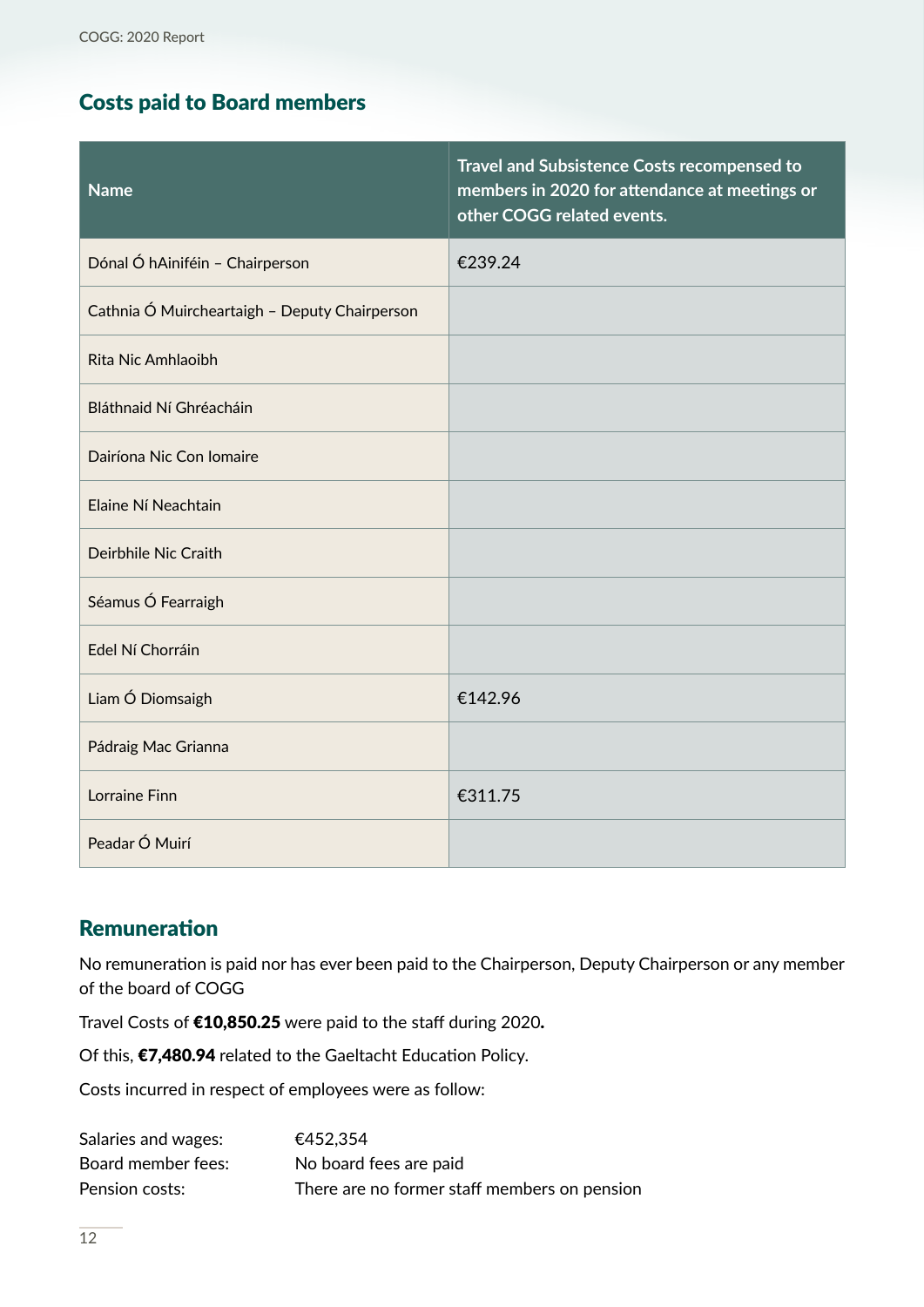Following are the numbers of employees at the end of the year whose office benefits fell within the following bands (this illustrates the annual office benefits)

|                     | 2019         | 2020         |
|---------------------|--------------|--------------|
| €60,000 - €69,999   |              | $\mathbf{1}$ |
| €70,000 - €79,999   |              | 1            |
| €80,000 - €89,999   |              |              |
| €90,000 - €99,999   | $\mathbf{1}$ |              |
| €100,000 - €109,999 |              | $\mathbf{1}$ |
| €110,000 - €119,999 |              |              |
| €120,000 - €129,999 |              |              |
| €130,000 - €139,999 |              |              |
| €140,000 - €149,999 |              |              |
| €150,000 - €159,999 |              |              |
| €160,000 - €169,999 |              |              |

There is no bonus payment scheme in place for any staff member.

The CEO is paid according to the salary scale of the Inspectorate of the Department of Education (Senior Inspector)

Long Service Increment Point 2: €101,994

There was no expenditure in 2020 on legal matters or any consultancy.

#### Prompt Payments

COGG is committed to making every effort to pay suppliers promptly. Payment of invoices by COGG is guided by the Prompt Payment Act, 1997, as amended by the European Communities (Late Payment in Commercial Transactions) Regulations 2002. The Government extended the non-statutory obligation regarding central Government Departments to each public body from July 2011 onwards, to reduce the period allowed to Public Bodies to pay suppliers from 30 days to 15 days. As is appropriate for correct financial procedures, a great effort is being made to ensure that suppliers are paid within that timeframe.

Quarterly reviews were made to assess how promptly COGG paid suppliers. During 2020 COGG issued 17.44% of payments to suppliers between 15 and 30 days, and 80.77% of payments within 15 days.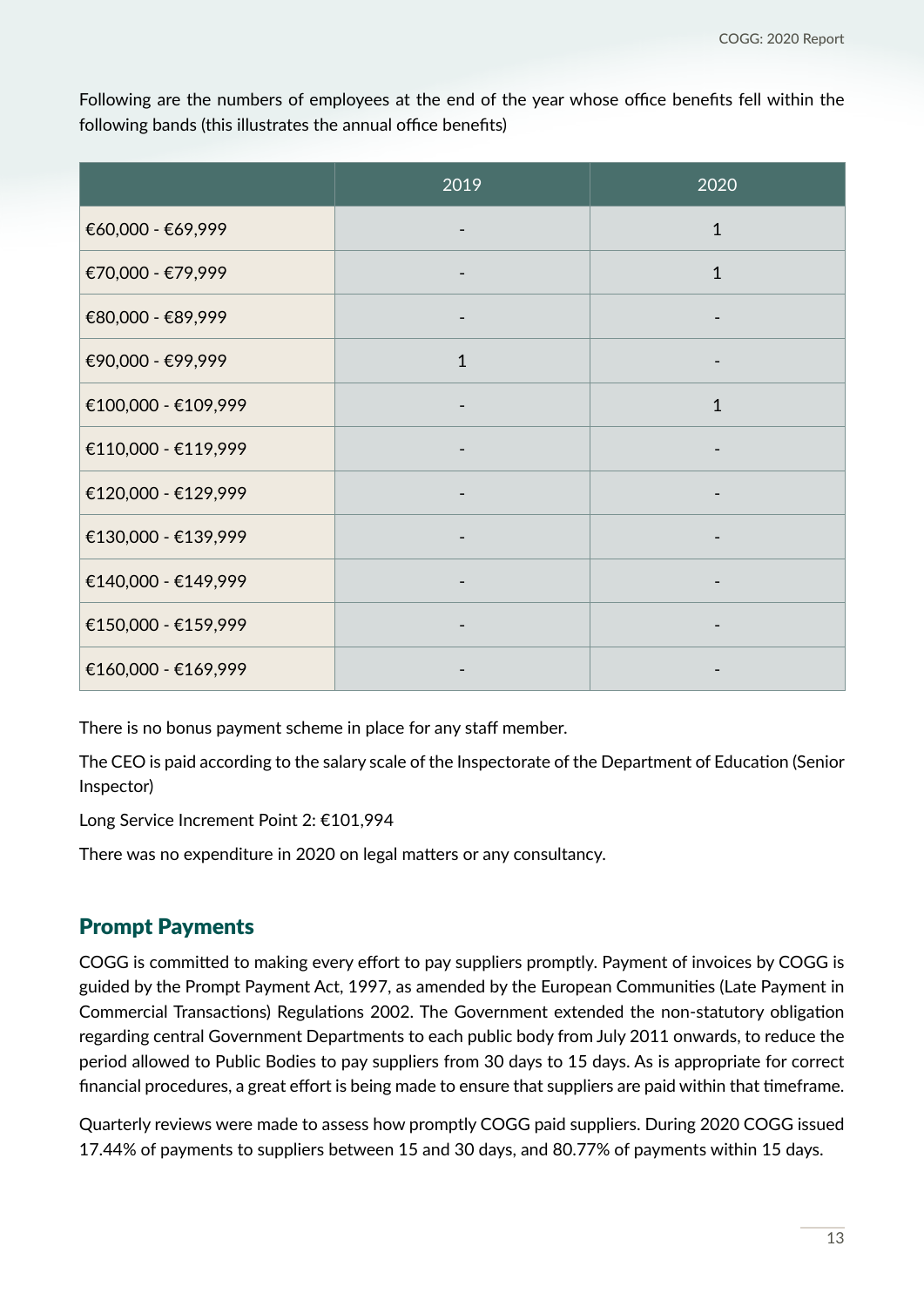## COGG Committees

### Audit and Risk Management Committee

Under the terms of the Code of Practice for State Bodies, an Audit and Risk Committee was established to supervise the COGG internal audit. The Terms of Reference of the Committee have been agreed and at least 2 meetings of the committee must be held annually. A report from the Audit and Risk Committee is on the agenda of the COGG board meetings.

The Committee has a function to identify, classify and place corporate risks in order of priority and to ensure that appropriate mitigation measures are implemented to tackle those risks. There are four members of the Audit and Risk Committee:

Chairperson: Kevin de Barra (external member)

Deirbhile Nic Craith, Bláthnaid Ní Ghréacháin, Edel Ní Chorráin (board members).

The CEO and the Higher Executive Officer attend meetings of the committee.

The committee met on three occasions in 2020

The internal auditor submitted two reports to the committee in 2020

### Statement on Compliance with Code of Practice

The Board adapted the Code of Practice for the Governance of State Bodies (2016) and has established procedures to ensure compliance with the Code. Great progress was made in 2019 regarding COGG's compliance with its obligations as appropriate under the Code of Practice for the Governance of State Bodies (2016).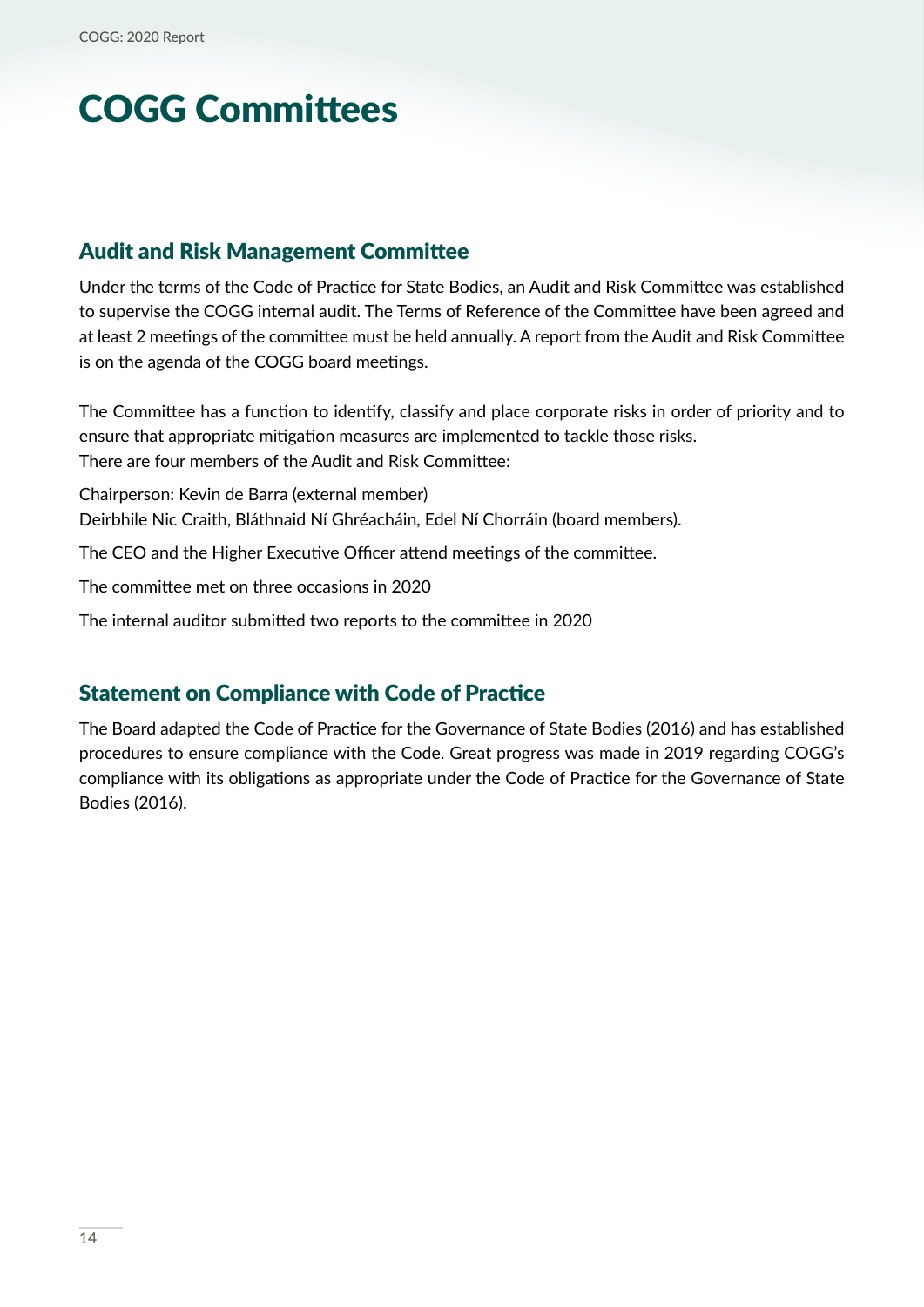## Statutory function 1

• To plan and coordinate the provision of textbooks and resources for learning and teaching through Irish

#### TEXTBOOKS AND OTHER RESOURCES PUBLISHED BY COGG OR UNDER DEVELOPMENT IN 2020 OR PUBLISHED IN COLLABORATION WITH COMMERCIAL COMPANIES OR OTHER INSTITUTES

#### Primary Resources

- • Futa Fata *An Fiaclóir Fíochmhar* by David Walliams
- • Futa Fata *An tOchtapas* Rogha Dánta do Pháistí by Gabriel Rosenstock
- • Futa Fata *Dialann Dlúthchara:* Cín Lae Rowley Jefferson
- • Futa Fata *Dialann Dúradáin An Fhírinne Shearbh* by Jeff Kinney
- • Futa Fata Reprints (*Trixie Sin Cat Dána, Trixie An Madra Mistéireach, Lisín Scoil na bPáistí Deasa , Mise Máire Treasa – (1) Is fuath liom dul ar scoil , (2) Is mise an cat is áille,(3) Sin bronntanas seafóideach agus An Billiúnaí Beag*.
- • Futa Fata *An Garbhán Óg*
- • Futa Fata *Mo Theachín*
- • Futa Fata *An Rás chuig an Mol Thuaidh*
- • Futa Fata *Buachaill an Ghúna*
- • Futa Fata *Ná bain le mo chúisín*
- • Futa Fata *Ceol na Mara*
- Leabhar Breac *An Oíche Roimh Nollaig (multicoloured picture book)*
- • Leabhar Breac *Cáitín Chaoch* (three comic books)
- • Leabhar Breac *M'Asal Beag Dubh*
- • Leabhar Breac *Muintir na Coille*
- • Leabhar Breac *Scéalta an Iarthair* (three-book series)
- • Leabhar Breac *Macán*
- **Breacadh /GRETB** *'Mar a Déarfá'*, support resources in development for the ongoing phonics and literacy scheme. *Na Lampróga, Stiall na hAibítre, Faire Focla! agus an uirlis mheasúnaithe, Amhráin na nGutaí Leathana agus Caola*
- • Rossa Ó Snodaigh *Grá i nGléas G*
- • Rossa Ó Snodaigh *Aistear ar an Aibítir*
- • Qubizm *App/game for learning Maths/Irish*
- • Mairéad Ní Chatháin Uí Chonchúr & TJ Ó Ceallaigh  *Lúchair na Luathlitearthachta*
- Séamas Mac Eochaidh two reading books
- • Edco *Mise mar Fhoghlaimeoir*
- • Doiminic Mac Giolla Bhríde *Polaphonc an Seó*
- Leave No Trace Ireland Educational resources in Irish
- • Aran Corcoran *Aistear Amhránaíochta*
- Learn It Educational Solutions Limited LEGO Junior League
- • An Taisce *Education resources on the enviroment*
- • Outside the Box *Weaving Well-Being*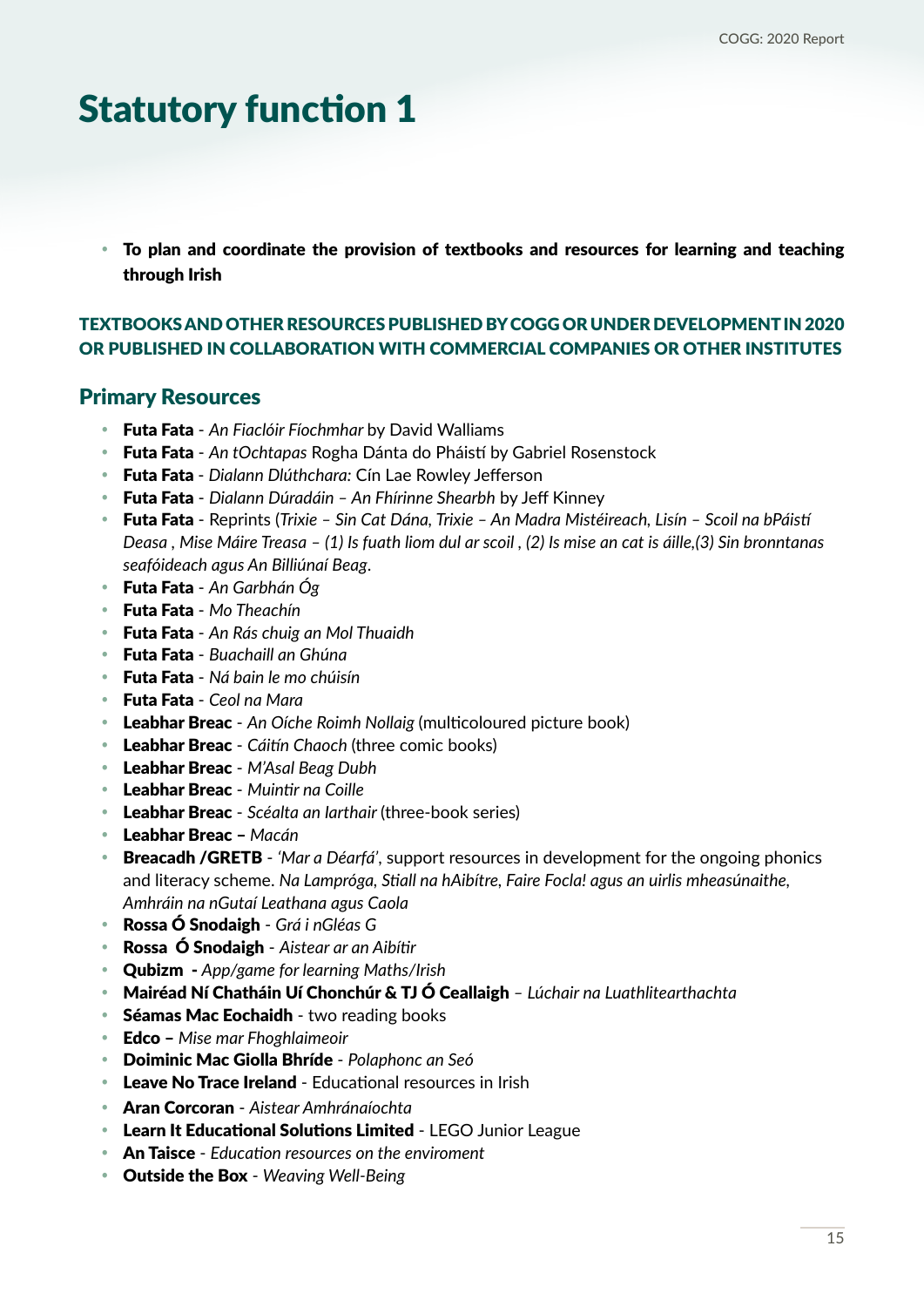- www.léighleat.com Ongoing development of website
- Giglets Online platform for literary resources (fiction & non-fiction)
- The Primary Planet Ltd Eipic! (Magazine 10 editions)
- • Coláiste na hOllscoile, Má Nuad *Eleathanach* (weekly newsletter)
- • Outside the Box *Sraith Seo Linn!* ó (Social Stories)
- Claire M. Dunne Scéalta den Scoth: Ag cothú fonn Léitheoireachta
- • Eoghan Mac Cormaic *Léigh agus plé,* a series of history books and a geography series in development.
- • Glór na nGael *Gníomhspraoi* (an activities book which will use dialogue learning methods)
- • Risteard Mac Daibhéid *Mo mhamó*
- Reading resource theme of death (death of family member) in development
- • Branar *An Rang a Rácáil*
- • Branar *Puipéid as Páipéar*
- • Coláiste Mhuire gan Smál TJ Ó Ceallaigh *Ag Foghlaim agus ag Teagasc na hEolaíochta trí Ghaeilge sna hArdranganna sa Bhunscoil T2: Treoirleabhar'*

### Post-primary resources

- **Folens** Irish language version in development of Peak Performance (Barr Feabhais) PE textbook for the new Leaving Certificate specification
- Folens Irish language version published of Active for Life (Beocht na Beatha) Junior Cycle PE
- **Educate.ie** Irish language versions published of French textbooks Allons-y 1 & 2 Junior Cycle French
- Educate.ie Irish language version in development of the textbook Citizen (Saoránaigh) Junior Cycle CSPE
- **EDCO** Irish language versions published of Music textbooks Sounds Good 1 & 2 (Tonnta Fuaime 1 & 2) – Junior Cycle Music
- **EDCO** Irish-language version in development of textbook A Question of Faith (Ceist an Chreidimh) – Junior Cycle Religious Studies
- **EDCO** Irish language version published of Health & Wellbeing textbook: SPHE 1 (Sláinte agus Folláine: OSPS 1) – Junior Cycle SPHE
- **EDCO** Irish language versions in development of textbook Health and Wellbeing: SPHE 2 & 3 (Sláinte agus Folláine: OSPS 2 & 3) – Junior Cycle SPHE
- **COGG** Revised version published of maths textbook Téacs agus Trialacha  $2$  Junior Cycle Maths
- • Lárionad na Gaeilge: Taighde, Teagasc agus Tástáil in Ollscoil Mhá Nuad *Vifax*  resource for learners of Irish
- **Gael Linn** *Splanc* (publication for Transition Year)
- Ashmore Learning Business posters
- Latin American Solidarity Centre An Irish-Spanish version of resource for secondary school Spanish teachers.
- Young Social Innovators Brochures in Irish outlinining the work of YSI
- **Ollscoil na hÉireann, Gaillimh and Tuairisc.ie** Development of teaching and learning resources and teacher guides / ideas for 12 poems from the Junior Cycle literature list (T1 and T2)
- **School of Linguistics, Speech and Communication Sciences, Trinity College An Bat Mirialta; a** smart language teaching system that provides training in irregular Irish verbs
- Fíbín Teo Video version of Fíbín Teo production of the play 'An Triail'
- **Gaelgram -** Online tool to help teachers and pupils write accurately in Irish
- Glór na nGael Physical education activity ball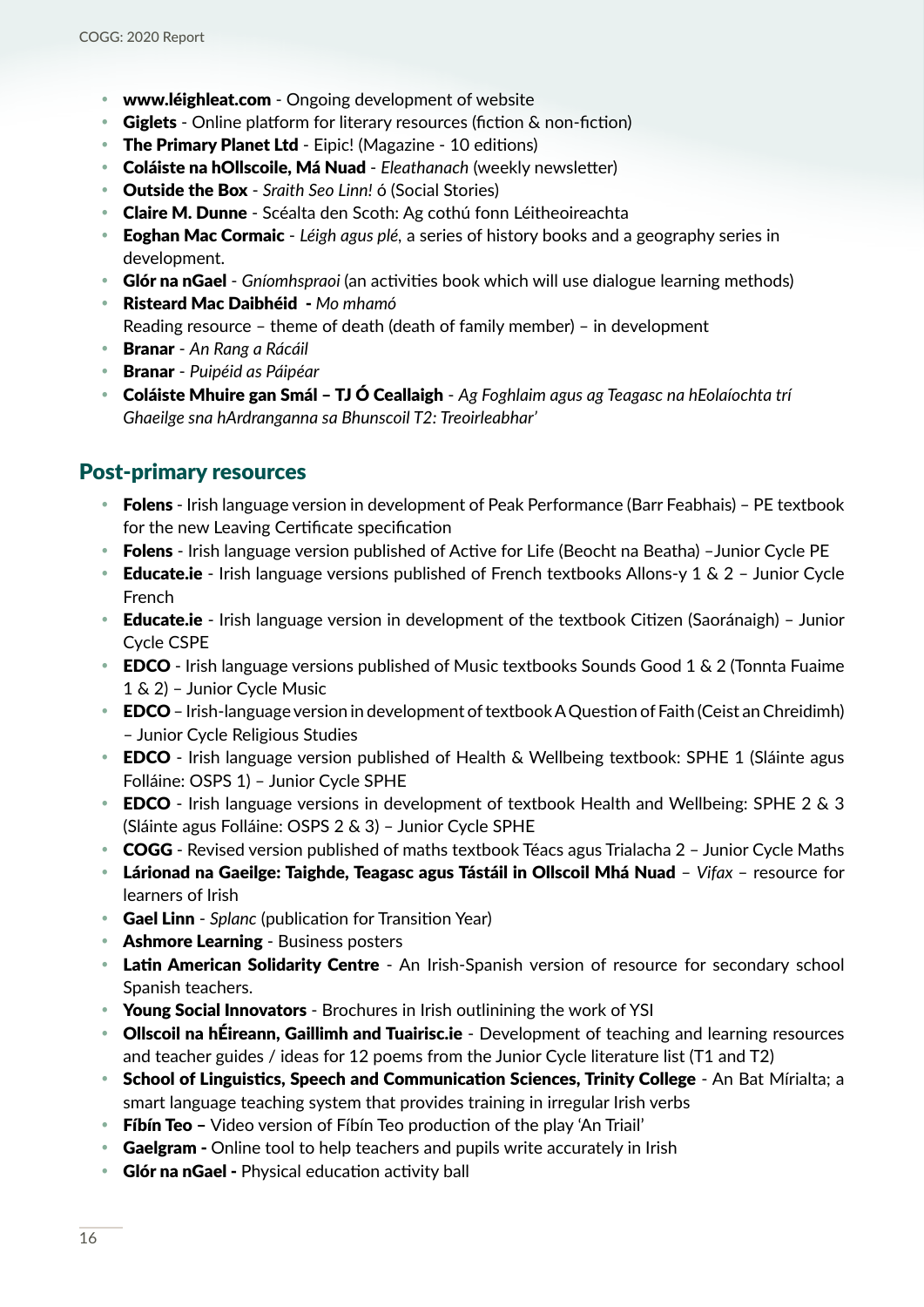- **NUIM** Dúshláin Bebras (computational thinking)
- **An tSnáthaid Mhór** Pocket edition of *Jimín Mháire Thaidhg*
- • Caitríona Ó Dochartaigh *Acmhainní Teagaisc Ghaeilge ar líne* (i.e. material for Junior Cycle 'Classbased Assessment' projects and Transition Year projects)
- Móinín Contemporary Novel for Senior Cycle Readers (Leaving Cert)
- $\bullet$  Scoil an Oideachais, Ollscoil na hÉireann, Gaillimh and Tuairisc.ie Teaching resources for the teaching of Irish in the Junior Cycle (T1 Specification) based on material from dúchas.ie
- **ComharÓG** (post-primary literary magazine)
- **tuairisc.ie** Learners' Section
- • Triailscrúduithe

Papers for Junior Certificate and Leaving Certificate trial examinations in a wide range of subjects

- • Examination past papers Books of state examination past papers in a wide range of Junior Certificate and Leaving Certificate subjects
- • Sample papers

Papers for the new Irish specification for T1 schools

- • *Ar Fheabhas*  weekly supplement for Leaving Cert Irish in the Irish Independent (January-May)
- • *Réidh le Plé-* weekly supplement for post-primary Irish in the Irish Independent (September - December)

## Statutory function 2

#### To advise the Minister on measures relating to the provision and promotion of education through the medium of Irish in recognised schools in general and in schools located in a Gaeltacht area

COGG provides advice to the Department of Education and to the National Council for Curriculum and Assessment as part of its statutory functions.

Department of Education

- • Providing ongoing advice regarding the implementation of the Policy on Gaeltacht Education 2017-2022
- Providing ongoing advice regarding the development of an integrated programme for teaching Irish in English-medium primary schools
- Providing ongoing advice regarding the Content and Language Integrated Learning project.

National Council for Curriculum and Assessment

- Providing ongoing advice regarding teaching of Irish and teaching through Irish
- Submission on the Review and Redevelopment of the Primary School Curriculum

In 2020 advice was provided or submissions made to the following:

- Department of Community, Rural and Gaeltacht Affairs
- National Council for Curriculum and Assessment
- Office of the Language Commissioner
- National Educational Psychological Service
- The Teaching Council
- • University College Dublin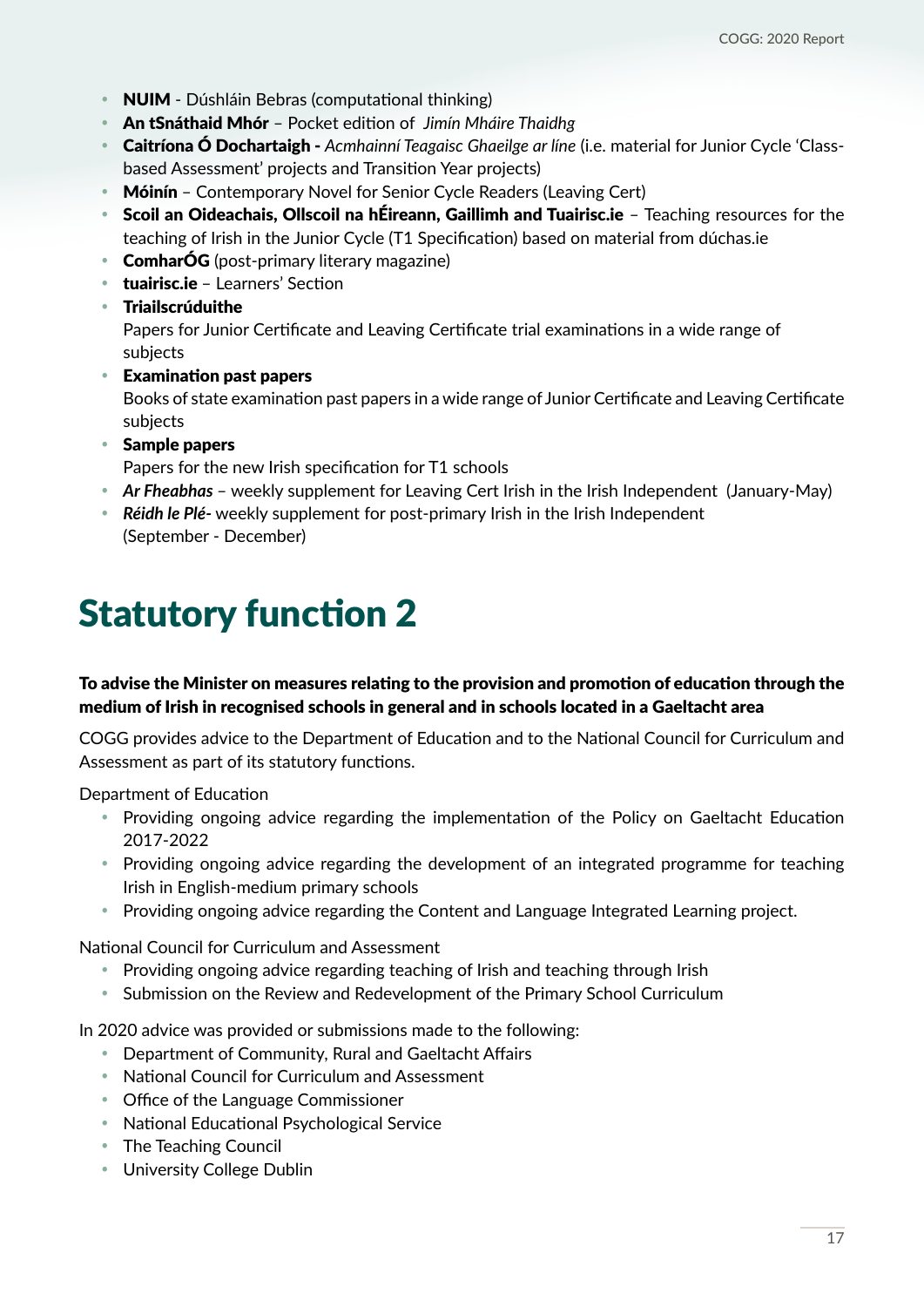A COGG representative served on the following committees/groups:

- Advisory Committee of the Policy on Gaeltacht Education 2017-2022
- • Junior Cycle Board of Studies (NCCA)
- Primary Language Curriculum Development Group
- Irish Language Development Group: Senior Cycle (NCCA)
- Senior Cycle Irish Literature Development Committee (NCCA)
- • Comhairle na Gaelscolaíochta, Northern Ireland
- All-Irish Education Steering Committee in Northern Ireland
- Primary Curriculum Review and Restructuring Group
- COGG/Gaeloideachas Committee for Special Educational Needs
- Steering Committee of Content and Language Integrated Learning project.
- Advisory Committee of Procurement Project for development of an integrated programme for the teaching on Irish in English-medium primary schools
- Irish Medium Program review (CCEA)
- Mol Mata (CCEA)
- An advisory committee on primary and post-primary provision for TG4
- • Working group on the development of an Irish language version of the GAA / PDST transition year programme Leaders for the Future in conjunction with TG4
- • Laethanta Léirmheas na gCarad: T1 & T2 in relation to the CPD provision of Junior Cycle Irish for Teachers

## Statutory function 3

#### To provide support services for schools through the medium of Irish

#### SUPPORT SERVICES:

• **www.cogg.ie**

This site contains a database of every teaching and learning resource for Gaeltacht and all-Irish schools, as well as research reports, news and other material.

Test papers for state examinations are available on an extranet on the site.

A dedicated support and resource portal is being developed as a feature of the Policy on Gaeltacht Education 2017-2022.

#### • Travelling Exhibition

An exhibition that visits schools in a van with a sample of all teaching and learning aids for Gaeltacht and all-Irish schools. 8 post-primary schools and 23 primary schools were visited at the beginning of the year and 385 student teachers visited before the trips were stopped due to the pandemic.

#### • Irish Courses

87 teachers from all-Irish post-primary schools attended the Dianchúrsa ( intensive Irish course) online

#### Policy on Gaeltacht Education

Policy on Gaeltacht Education 2017-2020 Implementation of the Policy in 2020 CoVid restrictions have severely hampered the implementation of the Policy for Gaeltacht Education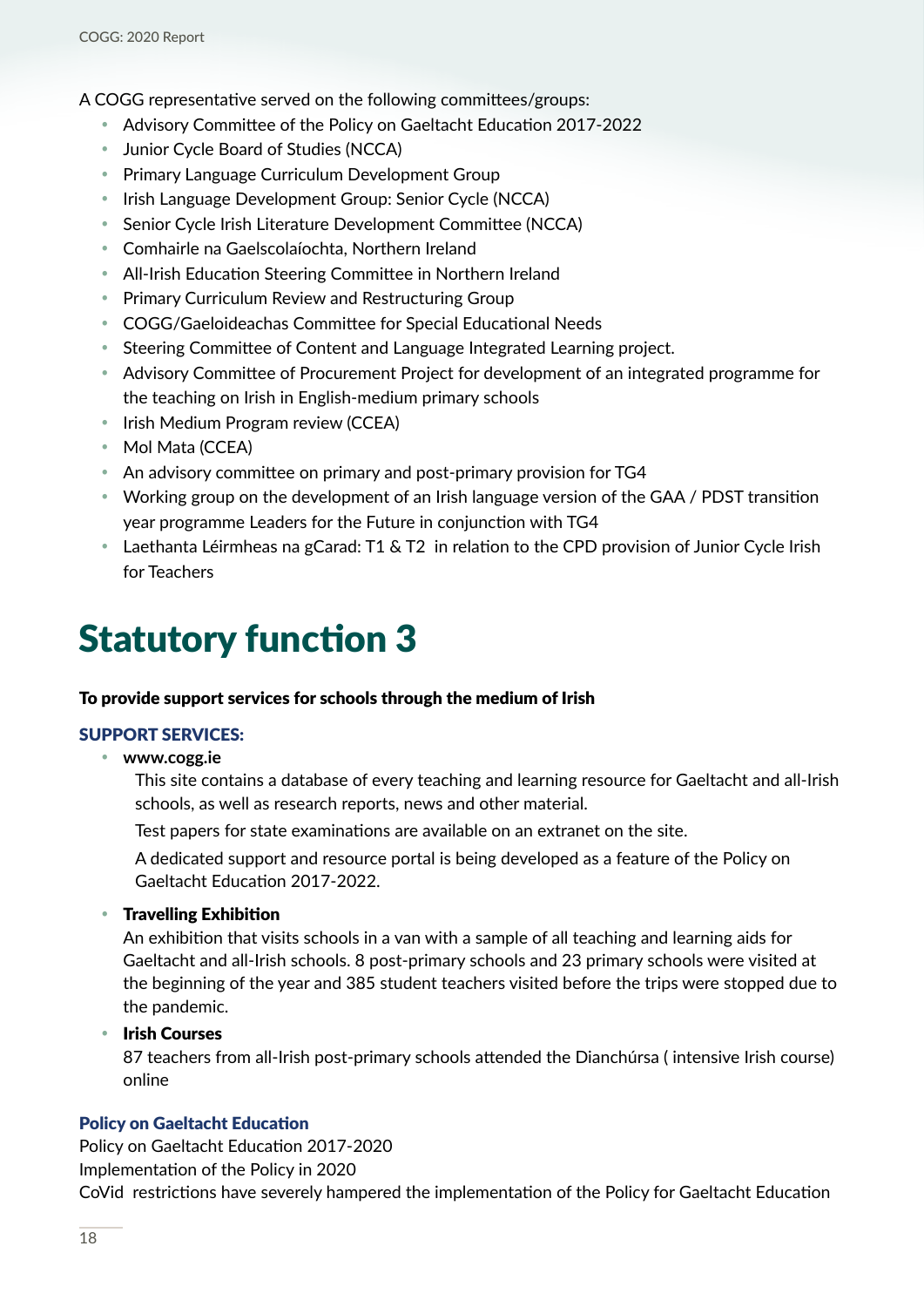#### Primary:

- In-school support (School visits/School meetings)
- Seminars with other schools (104 schools)
- In-school support online
- Irish language aids and resources shared with all schools

#### Post-primary:

- In-school support (School visits/School meetings)
- In-school support online
- Seminars with other schools online:
- Whole school workshops (all staff participating)

#### The Portal:

- • The Policy for Gaeltacht Education 2017 2022 (Department of Education) emphasises "improving the provision of language resources and supports to assist whole-school planning, teaching, learning and assessment in mainstream and SEN contexts as well." (ROS, 2016, p. 39)
- The Department of Education highlights the need to "establish a dedicated online portal for Gaeltacht schools and in general through the medium of Irish". (ROS, 2016, p. 39
- COGG, in partnership with the PDST (Technology in Education) and Scoilnet, has identified teachers with rich experience in a range of post-primary and primary subjects during the Policy period to date. They have created quality teaching and learning resources in a variety of formats, shared on both the COGG (www.cogg.ie) and Scoilnet (www.scoilnet.ie) sites
- Up to 175 resources available in Irish, Music, Home Economics, History, Geography, Religion, Metalwork, Woodwork, Physical Education, Wellness, Mathematics, Physics, Business Studies, Spanish
- Partnership in place with the Commission for Competition and Consumer Protection to create resources in Business Studies and Home Economics
- A website for the Portal is currently being developed

#### Professional Masters in Education, NUI Galway

Bursaries were provided for graduates in a certain range of subjects

#### Courses and presentations

- Presentations relating to teaching resources online
- • Training course for teachers in the Irish medium educational sector, University College Cork.
- An Irish language course for teachers in Traolach Mhic Suibhne Community College, Cork.

#### • Complete List of Teaching Resources

The directories for primary and post-primary schools were updated and made available on www. cogg.ie

#### • Lists of textbooks

A brochure was sent to each Gaeltacht and all-Irish primary and post-primary school with information on the textbooks for school book lists.

#### • Intouch

An article was provided for each edition of the magazine detailing the use of Irish-language teaching resources.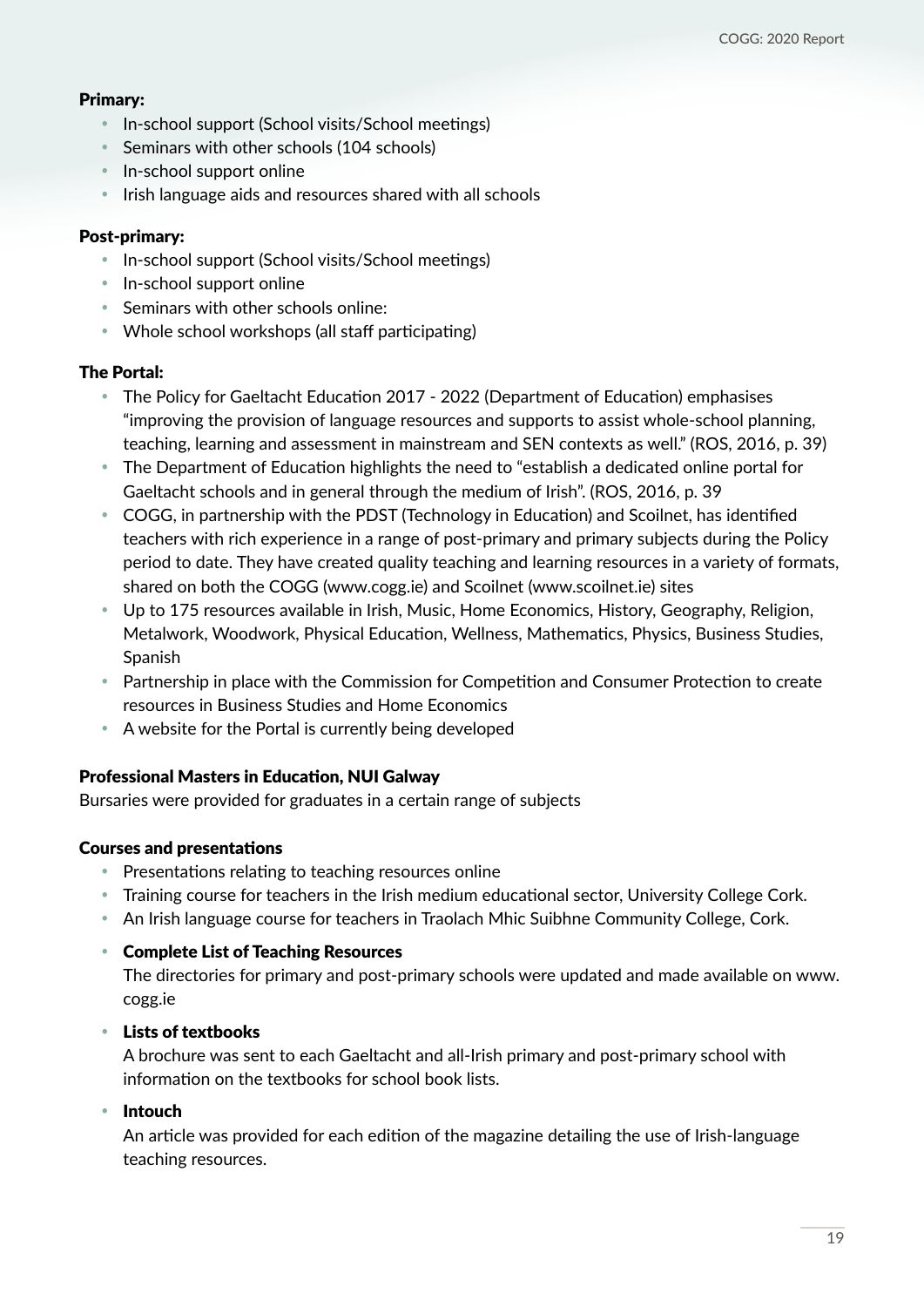#### • State examinations test papers

Irish-language versions were provided of 40 different test papers for the Junior Certificate and for the Leaving Certificate as well as papers for the new Irish specification for T1 schools.

#### • Translation and editing

A translation and editing service is provided for individuals, state departments and private companies for educational material in Irish.

## Statutory function 4

#### To initiate research on any or all relevant matters dealing with its responsibilities

#### Current Research

- Deirdre Ní Mhurchú Measúnú diagnóiseach dátheangach ar pháistí i luathbhlianta an oideachais trí Ghaeilge chun deacrachtaí luathlitearthachta a aimsiú (Bilingual diagnostic assessment of children in early years education through Irish to ascertain early literacy difficulties).
- Nóra Ní Bheaglaíoch Conas a fhorbraítear bonn eolais an mhúinteora maidir le straitéisí mhúineadh theanga na matamaitice trí Ghaeilge i ranganna na naíonán i mbunscoil T2? (How is the teacher's knowledge base developed regarding teaching strategies of the language of mathematics through Irish in infants' classes in a L2 primary school?).
- Pádraig Fahey Comhtháthú ábhar agus teanga sa bhunscoil a fheidhmíonn trí mheán an Bhéarla: I dtreo eispéiris forbartha gairmiúla chun clár éifeachtach teanga a nochtadh (The integration of subject and language in the English-medium primary school: Towards professional development experiences to reveal an effective language programme).
- **Sarah Ní Dhuinnín -** Iniúchadh criticiúil a dhéanamh ar fheasacht teanga múinteoirí eacnamaíocht bhaile sa scoil Ghaeltachta iar-bhunleibhéil (A critical examination of the language awareness of home economics teachers in the post-primary level Gaeltacht school).
- **Jacqueline de Brún** Léitheoireacht na Gaeilge i nGaelscoileanna i dTuaisceart Éireann ag díriú ar pháistí 10 mbliana go 11 bhliain d'aois (Irish Reading in Gaelscoileanna in Northern Ireland focussing on children 10-11 years old).
- **Emily-Anne Rennison** Riachtanais ábhar oidí i leith na Gaeilge (The requirements of students teachers regarding Irish).
- Dr Pádraig Ó Duibhir, Dr Laoise Ní Thuairisg, and Dr Judith Wylie Buntáistí agus dúshláin teanga atá ag iar-scoláirí na n-iarbhunscoileanna Gaeltachta agus lán-Ghaeilge ar aistriú go hinsitiúid tríú leibhéal (Language advantages and challenges faced by past-pupils of Gaeltacht and all-Irish post-primary schools on transition to a third level institute).
- · Dr Niall Mac Uidhilin Saibhriú na Gaeilge agus spreagadh a húsáide i measc dhaltaí ardranganna na mbunscoileanna Gaeltachta agus lán-Ghaeilge (The enrichment of Irish and the encouragement of its use among pupils of senior classes of Gaeltacht and all-Irish primary schools).
- **Dr Pádraig Ó Duibhir and Dr Joe Travers** Tacaíocht foghlama do pháistí le deacrachtaí/ míchumais fhoghlama i suímh tumoideachais in Éirinn (Learning support for children with learning difficulties/disabilities in immersion education settings in Ireland).
- **Aoife Ní Ghloinn** Corpas Foghlaimeora Theastas Eorpach na Gaeilge & Tionscadal Próifílithe na Gaeilge (the European Certificate of Irish Learner Corpus & Profiling Project)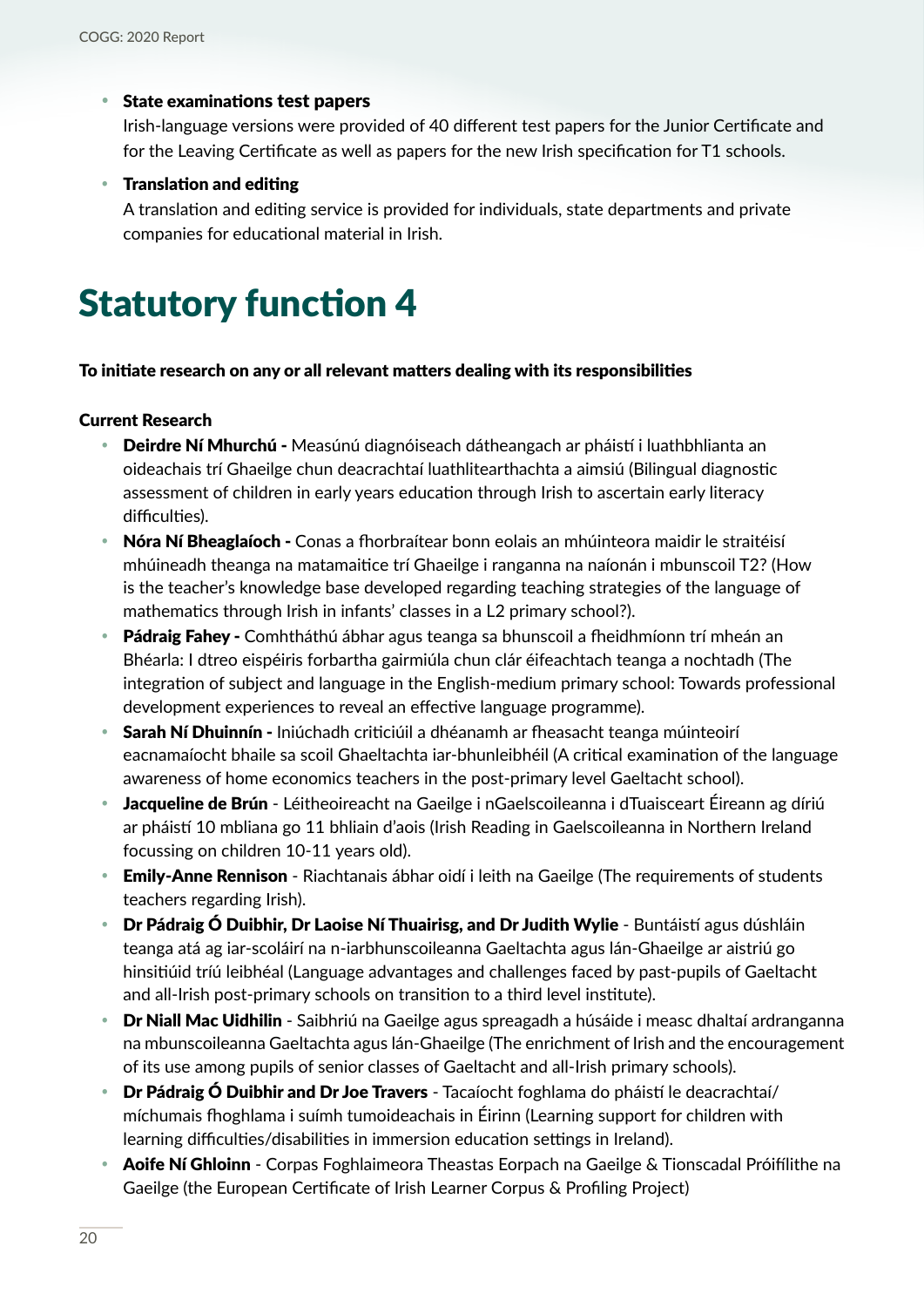- **Caitlín Neachtain** Tionchar acmhainn dhiagnóiseach teanga ar chumas Gaeilge in Oiliúint Tosaigh Múinteoirí (The effect of a diagnostic language resource on Irish-language ability in Initial Teacher Education).
- Noel Ó Murchadha Guth an Scoláire agus Úsáid na Gaeilge (Student Voice and the use of Irish)
- Seán Ó Grádaigh agus Clíona Murray Soláthar Múinteoirí Ábhar do na hIarbhunscoileanna LánGhaeilge & Gaeltachta 2014 -2020: Athbhreithú agus staidéar comparáideach le taighde 2015 (Provision of Subject Teachers for Irish-medium & Gaeltacht Post-Primary Schools 2014 -2020: Review and comparative study with 2015 research)
- Seán Ó Grádaigh agus Clíona Murray Cá bhfuil na múinteoirí don earnáil Ghaeloideachais? Iniúchadh ar 'Scoil Céad Sprice' céimithe an MGO (Máistir Gairmiúil san Oideachas) (Where are the teachers for the Irish-medium sector? Audit of 'First School of Choice' of MGO (Professional Master in Education) alumni
- Anna Ní Ghallachair, Aoife Ní Ghloinn agus Siuán Ní Mhaonaigh Béaltriail Ghaeilge na hArdteistiméireachta: Anailís agus Moltaí (Leaving Certificate Oral Irish Examination: Analysis and Recommendations)
- **Dr. Clíona Murray agus Dr. Lucy Elvis** Fealsúnacht do Pháistí Litearthacht ó Bhéal a Fhorbairt trí FCÁT i gComhthéacs Tumoideachais (Philosophy for Children - Developing Oral Literacy through CLIL in an Immersion Education Context)
- An tOllamh Pádraig Ó Duibhir, Dr. Joe Travers agus Dr. Sineád Andrews Forbairt Ghairmiúil Leanúnach do mhúinteoirí le cur ar a gcumas na tacaíochtaí cuí a chur ar fáil do pháistí a bhfuil riachtanais speisialta oideachais (RSO) acu i scoileanna Gaeltachta agus lánGhaeilge (Continuing Professional Development for teachers to enable them to provide the appropriate supports for children with special educational needs (SEN) in Gaeltacht and all-Irish schools)
- **T.J. Ó Ceallaigh, Muiris Ó Laoire agus Máire Uí Chonghaile** An fhoghlaim ghairmiúil a aithint, a threorú, a bhainistiú agus a cheiliúradh san Aonad Lán-Ghaeilge: Imscrúdú ar ról, ar fhreagracht, ar chleachtas agus ar acmhainneacht na ceannaireachta (Recognising, leading, managing and celebrating professional learning in the Irish-Medium Unit: An investigation into the role, responsibility, practice and potential of leadership)
- **Dr. Stanislava Antonijevic-Elliott and Dr. Mary Pat O'Malley-Keighran Assessment of** narrative in children attending Irish-medium schools in Gaeltacht and English dominant regions
- Ailín Ní Chonchúir An teagasc ábharbhunaithe (FCÁT) agus caint an mhúinteora sa Ghaelcholáiste: Iniúchadh criticiúil ar shainriachtanais forbartha gairmiúla múinteoirí faoi oiliúint (Subject-based teaching (CLIL) and teacher talk in the Gaelcholáiste: A critical examination of the specific professional development needs of student teachers)
- Neasa Ní Chiaráín Corpas Cliste: taighde ar chorpas nua na bhfoghlaimeoirí atá á bhailiú ón ardán cliste An Scéalaí (Corpas Cliste: research on the new corpus for learners being collected from the smart platform An Scéalaí)
- Kerron Ó Luain Gluaiseacht na Gaelscolaíochta, 1973-2023; stair Bhéil agus Stair Dhigiteach an Gníomhaíochais Theanga ón Bun Aníos (Irsh-medium Education Movement, 1973-2023; Oral and Digital History of Language Activity from the from its beginning)
- **Claudia Manica -** Ag ullmhú cártaí ilteangacha le tacú le páistí T3 i nGaelscoileanna (Preparing multilingual cards to support L3 children in Irish - medium schools)
- Kerron Ó Luain Mapáil dhigiteach a dhéanamh ar fhás na nGaelscoileanna ar oileán na hÉireann maraon le hamlíne idirghníomhach le míreanna fuaime (Digital mapping of the growth of Irish medium schools on the island of Ireland with an interactive timeline with audio clips)